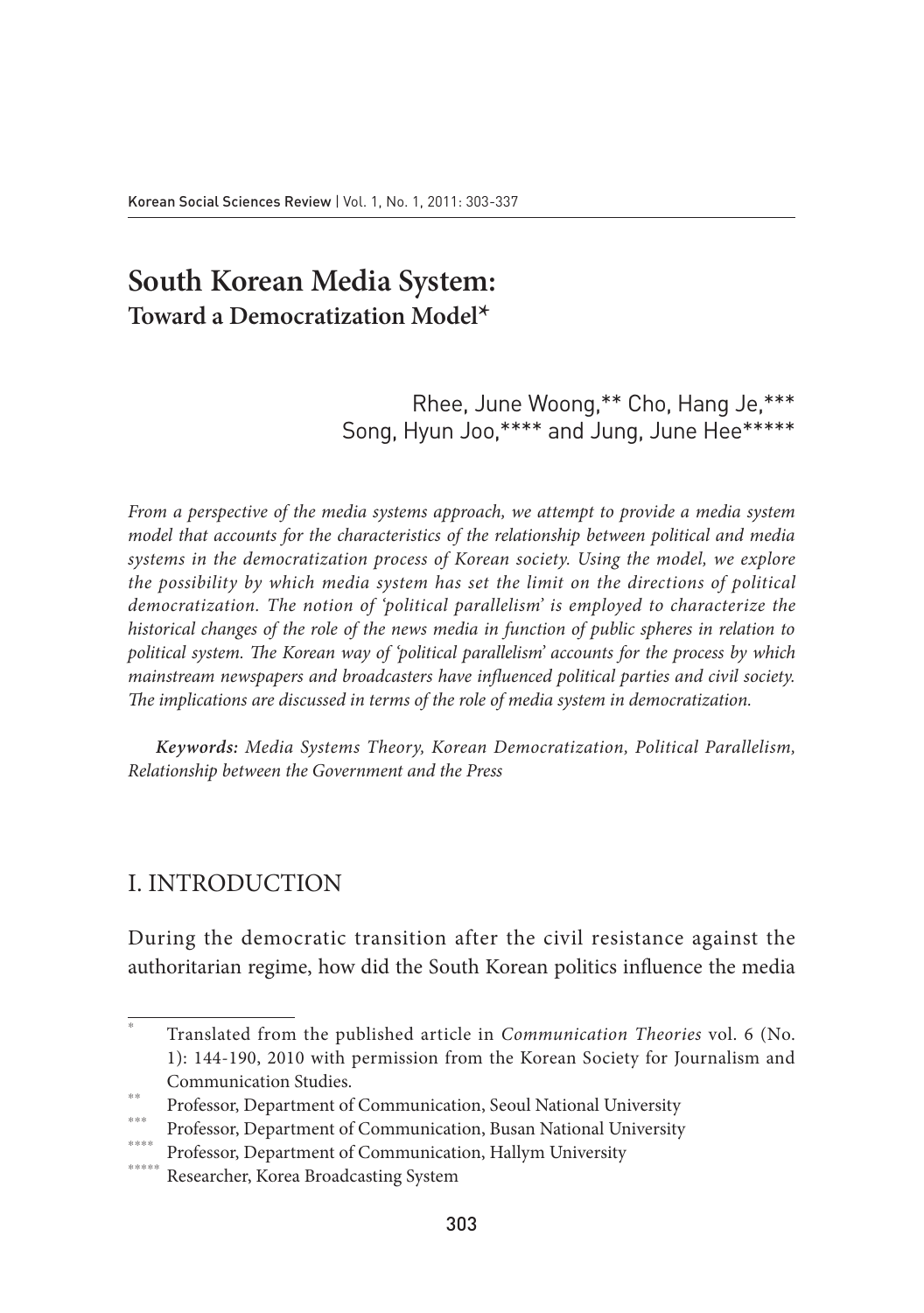and how in turn the media responded to it? How have the Korean media and the politics, both in a separate and in a combined manner, contributed to democratic consolidation after the transition? What kind of public sphere have the Korean media functioned as? And what consequences will the public sphere function of the Korean media bring for the democratization? To answer these questions concerning the media-politics interaction and its effects on the processes of democratic transition and consolidation in South Korea, we employ the notions of media and political systems and examine the ways in which the two systems interact with each other in contributing to the process of democratization.

In this study, we propose a democratization model of media system on the basis of reviewing media systems dimensions Hallin and Mancini (2004) provided. Then we add a dimension of functional role of the mass media as public spheres in society. Together with the original four dimensions of media systems, this functional dimension provides a way to characterize Korean media system in terms of its distinctive roles in shaping political terrains in the process of democratization. In particular, through the prism of this model, we examine the ways in which Korean news media have strengthened their political power and played characteristic roles in affecting the democratic outlook in the course of democratization.

This study extensively makes use of the comparative media systems approach suggested by Hallin and Mancini (2004). However, our intention is not to exaggerate how Korean media system is comparable to other media models in Western countries. By proposing the Korean model of media system, we rather attempt to explore the possibility of extending the media system approach in order to account for the interactions between media and political systems in post-authoritarian democratic transitional countries. Through this, we expect to bring a case for the democratization model of media systems from the vantage point of Korean experiences of the transition from an authoritarian society to democratic consolidation.**<sup>1</sup>**

**<sup>1</sup>** Celebrating the 50 year anniversary of Korean Society for Journalism & Communication Studies (KSJCS), there have been comprehensive evaluations and reflections on journalism and communication studies conducted to date. In the fields of political communication and journalism, review articles that overviewed past research, assessed the current outlook of journalism and communication studies, and suggested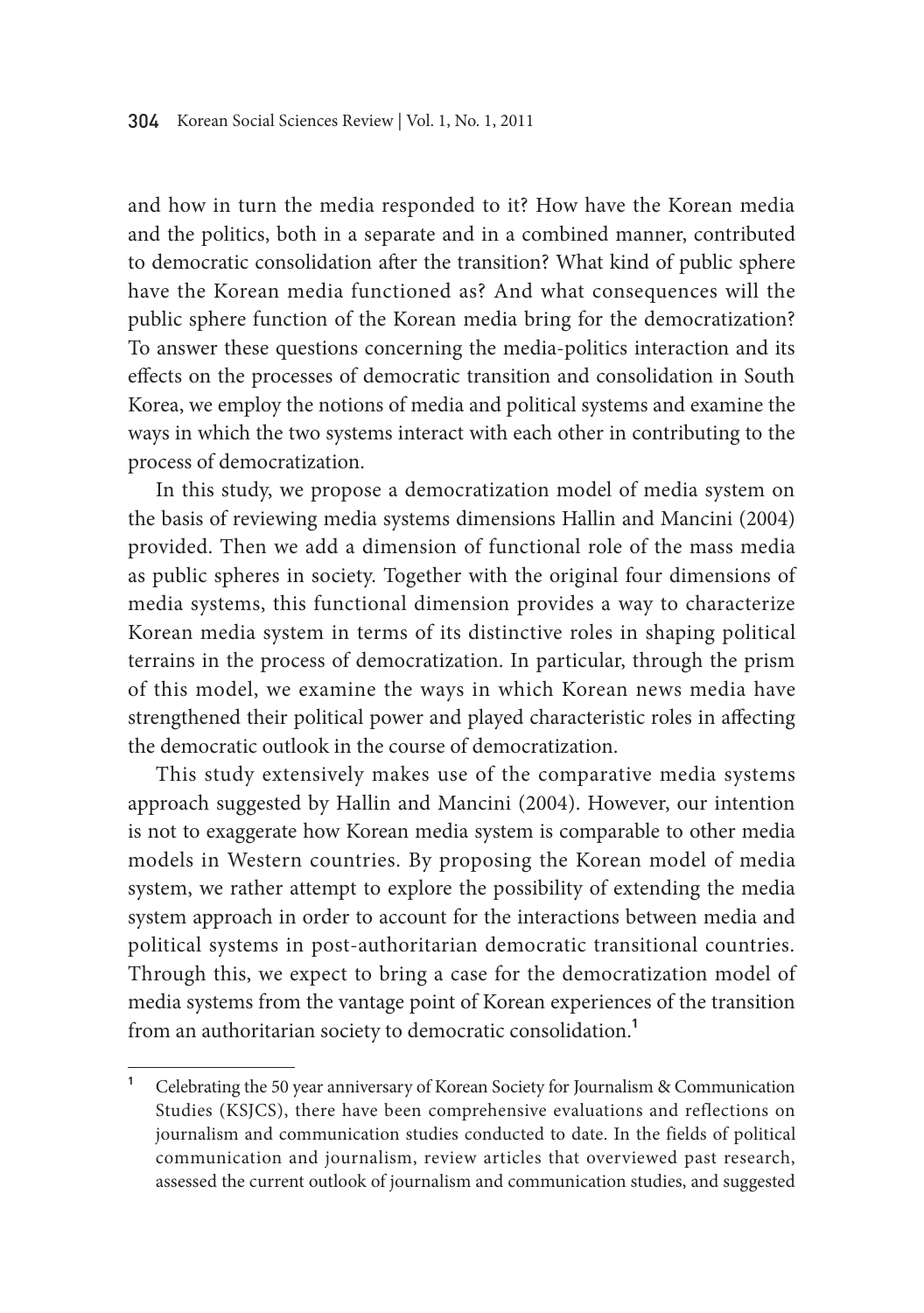# II. The Comparative Media Systems Approach

In their book, *Comparing Media Systems*, Hallin and Mancini (2004) investigated the relationship between media and political systems from the perspective of comparative systems approach. They proposed three models that described the patterns of interactions between media and politics based on the observations of different types of democracies in Western societies. Hallin and Mancini suggested that their models could be applied to other countries in Asia, Eastern Europe and Latin America with a little modification. We find their models helpful to capture the differences and similarities of countries from many other societies as well as Western countries. We do not think, however, the models are sufficient to account for some characteristic developments observed in the countries with some significant differences in historical and cultural back-grounds from Western countries. Rather than simply borrowing their framework of modeling media systems, we analyze the preconditions under which such comparative approaches are possibly made and then figure out ways in which the comparative approach bears on examination of non-Western media systems.

for future research were produced (Yang 2009; Im, Y. 2009; Choe 2009). In the reviews, there was a recurring common theme: Though we had been conducting studies on journalism and communications for half a century, we could not produce original theories that had contributed to building a general theory of communication based on our own experiences. This self-criticism then led to a demand for intense observations of our reality and theorization, which were to become the primary tasks for the future of journalism and communication studies. There was also a request to guard against indiscreet importation of Western theories. For example, Lee, Sang Gil (2004: 91) suggested a post-colonial defeatism working behind the acceptance that "the others (generally) create 'theories' and 'philosophies,' but we (particularly) can only create anything through 'our contexts' and 'case studies." He argued that in order to conduct and accumulate empirical studies, we ourselves could not avoid producing theories. Also, Cho, Hang Je (2008: 141-142) lamented the reality that "where phenomena that can be captured by Western theories are considered 'interesting' and 'meaningful', the ones that resist the application of Western theories are left unexamined." He criticized that in this way we had produced theories that were not understandable on our own. But these two critics did not discuss whether theories could be 'ours' and, if possible, how to produce theories that are 'distinctively ours.'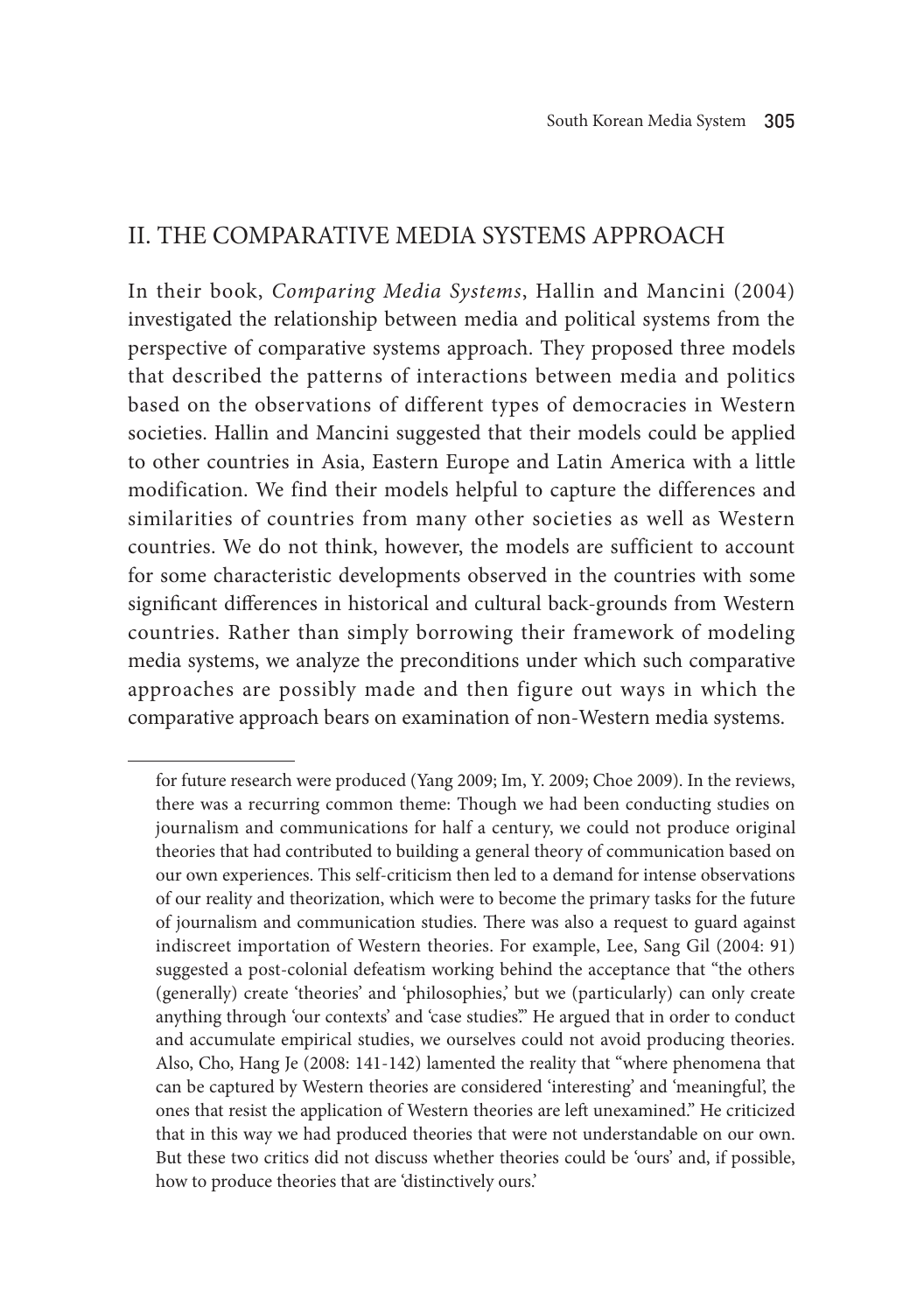## **1. Key Dimensions of the Comparative Media Systems Approach**

Hallin and Mancini proposed a series of media and politics variables to categorize different media and political systems in Western societies. As for comparative dimensions of political systems, they considered the five dimensions: (a) political history, (b) role of the state, (c) consensus v. majoritarian government, (d) individual v. organized pluralism, and (e) development of rational-legal authority. Though these system characteristics drawn from the history of Western countries, they are also highly illuminating when applied to Western societies. They provide a comparison point against which experiences and institutions of non-Western countries are posed to reveal systematic differences between Western and non-Western democratic political systems. The five dimensions do not weigh the same when applied to the countries in democratization. For example, the historical experiences of democratization, which is a part of the dimension of political history together with the level of pluralism in Hallin and Mancini's specification, stood out a critical factor that determines the relationship among other dimensions in political system. That is, depending on the natures of democratic transition and consolidation, roles of the state, level of pluralism, and rational legal authority diverge into many different kinds of inter-relations, which do not allow a generalization of Hallin and Mancini's layout.

Acknowledging the difficulty of applying Hallin and Mancini's layout to the countries in the process of democratization, we believe the experiences of Korean democratization provide a revealing perspective from which the comparative dimensions of political system are rearranged to generate a valuable point about the relationship between media system and political system. For example, unlike the most of Western countries where a minimum level of liberal politics began to be established with institutionalization of rational-legal authority,

Korean democracy in consolidation shows a stark contrast between a near completion of institutionalization of rational-legal authority in formal system and frequent negligence and violation of legal authority in practice. Part of the reason behind this contrast between formal institutions and informal practices of rational-legal authority stems from the unstable role of the state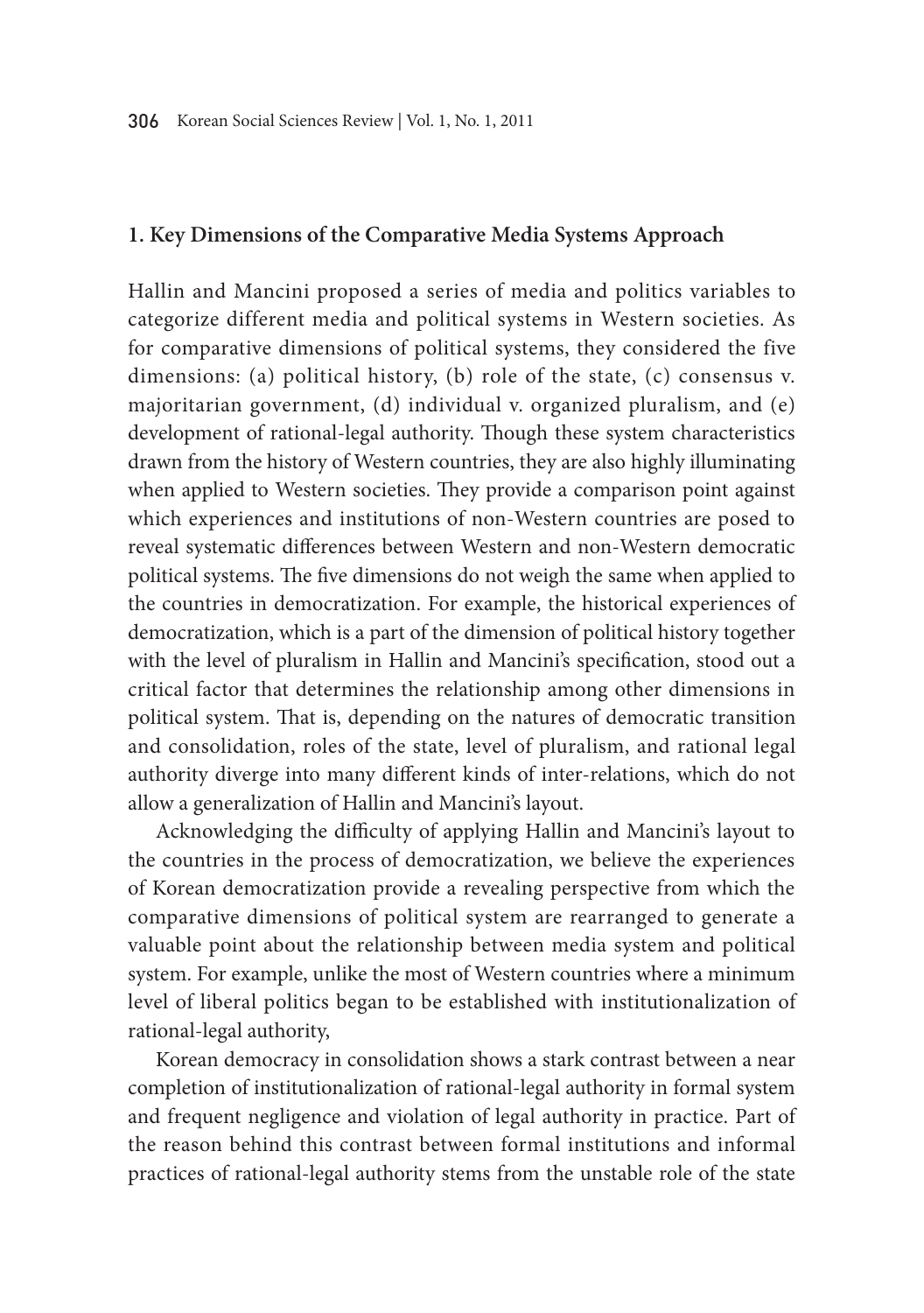issuing laws that not all the constituents of civil society accept as rational and legal. Consequently during the democratic transition, the government was regarded both as a controller of democratic reform and as a target of democratic reform by different parts of civil society. In this article we propose a set of political systems variables that can capture the historical experiences of Korean democratization while maintaining the system comparative approach presented by Hallin and Mancini. They are (a) government authority during democratic transition and consolidation; (b) development of political parties, and (c) role of civil society movements in democratization.

Hallin and Mancini's media dimensions are sufficiently general to be applied to media systems in developing countries: (a) development of newspaper industry, (b) political parallelism (c) journalistic professionalism and (d) role of the state in media system (i.e., strong v. weak state intervention). We think, however, that the following two points should be taken into account. First, rather than seeing these dimensions as equal and parallel with one another, one may want to consider hierarchical and causal relationships among them. For example, we find the development of newspaper industry has influenced the development of journalistic professionalism and the pattern of state intervention in Korean media system. It is also observed that specific forms of journalistic professionalism and role of the state have determined the degree of political parallelism. In our view, hypothesizing these kinds of relationships could be one way of developing Hallin and Mancini's comparative systems approach within a non-Western context like Korean media system.

Second, in order to illuminate the nature of the relationship between media and political systems variables, we find it helpful to take into additional considerations on the public sphere function of media and the democratic outlook of the society. Cho, Hang Je (2008), following the suggestion made by Ferree (Ferree, et al. 2002), attempted to categorize public spheres into (a) an elite representative public sphere, (b) a mass participatory public sphere, (c) a civic discursive public sphere, and (d) a counter public sphere. We generally accept his framework and expect that differing media systems will contribute to the operation of democracy in different ways according to the specific functions they perform in terms of management of public discourses. That is, in the societies under democratic transition like Korea, where its democratic outlook is still uncertain and contending paths to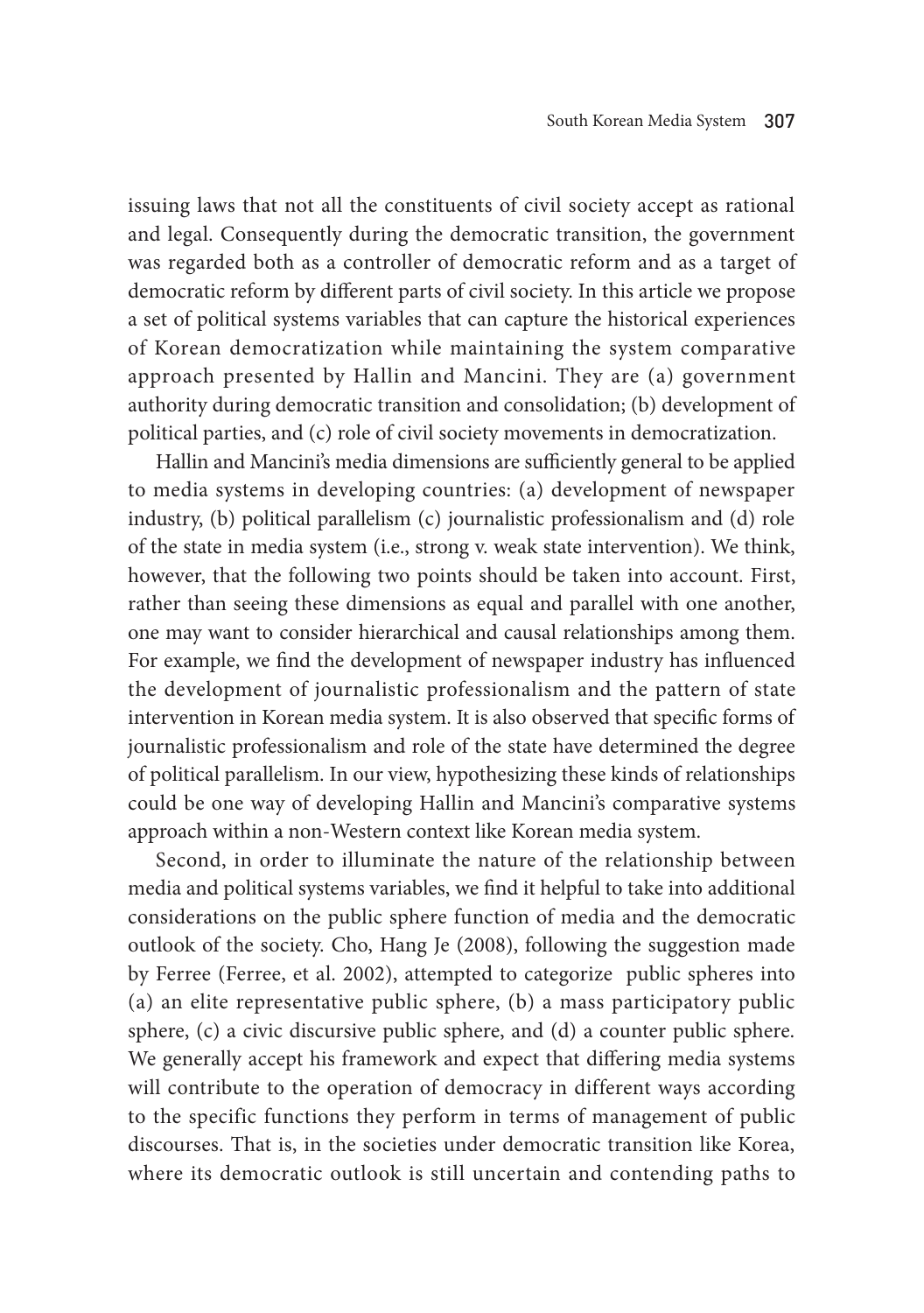democratization are proposed, the different paths of democratic consolidation could be foreshadowed by the kinds of functions the media system performs as a public sphere. For example, if the media function as a 'representative elite public sphere,' a watchdog and information provider, the path to democratization will heavily gear towards to a representative and marketoriented democracy. On the other hand, if the media systems function as a 'participatory public sphere,' then the path will be more likely to lead to a participatory and deliberative democracy.

## **2. The Systems Approach**

Hallin and Mancini made it clear that the three media systems models are empirical rather than normative, which emphasizes their models are based on historical analyses of media systems established in specific social contexts.**<sup>2</sup>** Although normative values such as diversity, openness and autonomy are not explicitly praised in their description of media systems, their arguments are more than empirical in many ways. As they admitted, empirical observations and categorization can reveal the ways in which a certain condition of media systems will either lead to or limit materialization of normative values such as diversity and autonomy. For example, empirical modeling of commercialization of media industry can illuminate the way in which different levels of market development have consequences for establishment of normative values such as media autonomy and even journalistic professionalization. In principle, we are in agreement with this approach. However, we believe more attentions should be paid to the followings in order

<sup>&</sup>lt;sup>2</sup> They of course theorized on their own idealistic premises. Although they avowed to overcome the limitations of *The Four Theories of the Press* which primarily focused on 'philosophy' or 'ideology,' it is hard to deny that they completely ruled out normative values implied in their modeling. Values such as diversity and autonomy were integrated in their classifying variables and the implications attached to them were presupposed in the descriptions of the resulting models. In addition, as they admitted, particular cases drawn from different countries are never homogenous and continuously changing defying to be consistently identified as the same model. We believe that the three comparative media systems models are basically 'idealistic' in the sense that they are abstract and suggest certain evaluative implications.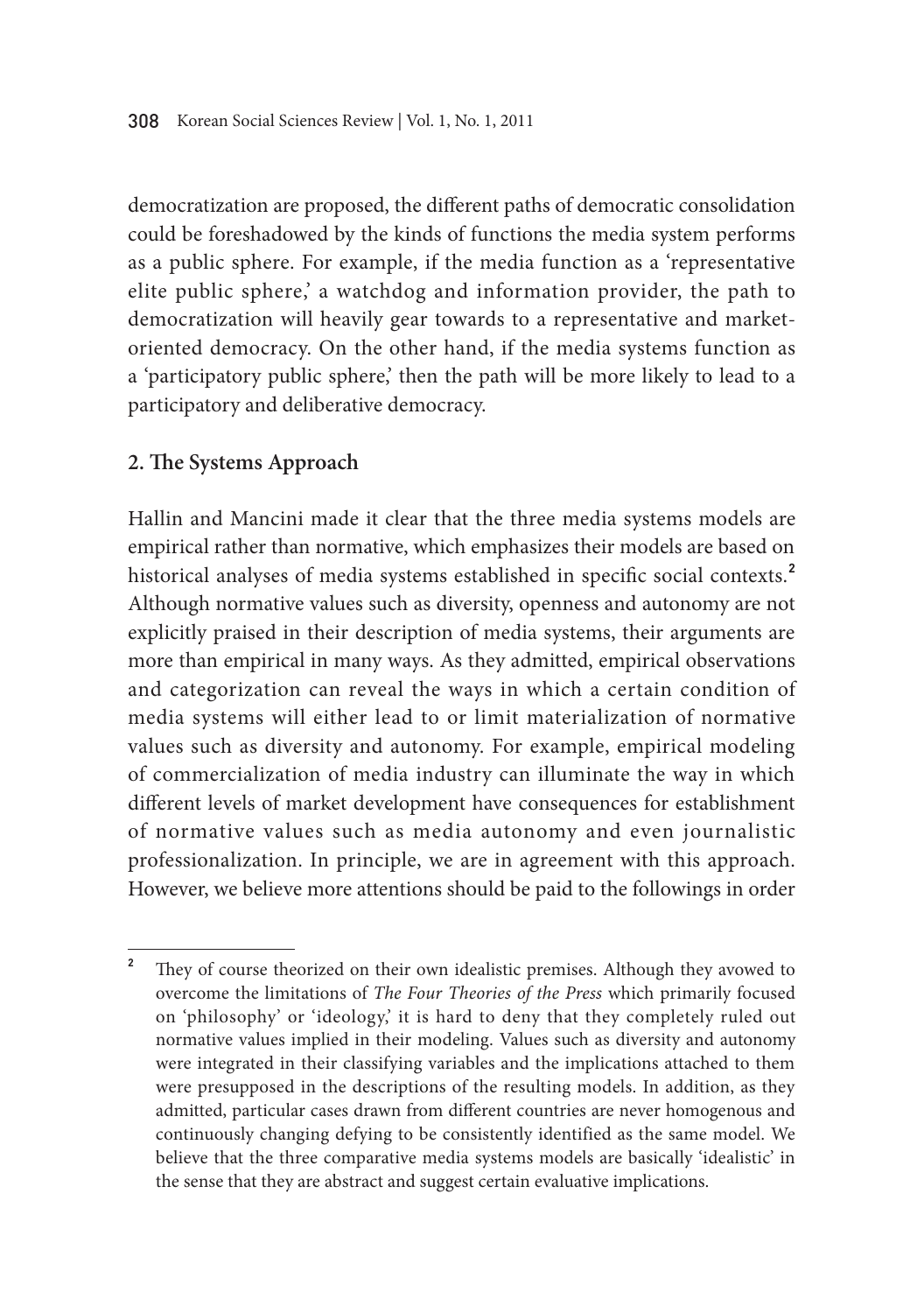for empirical and systematic modeling to be fruitful.

Hallin and Mancini's comparative media systems approach does not give as much emphasis on "the systems theoretical approach" as on "the comparative approach." As a result, they seem to skip the important question why in the first place we have to distinguish media system from other social systems and to treat it as a distinct sub-system like other *de facto* social systems such as political and economic systems. Recognition of media system as a distinctive sub-system requires specification of media system as having the same qualities that other sub-systems have as well as featuring some distinctive qualities that other sub-systems do not. But we find their modeling wanting in regard to characterizing media system in relation to other subsystems within the total system. Since the base for justifying the autonomous status of media systems and its relations with other sub-systems is not clear, the theoretical and empirical criteria to measure the independency from other social sub-systems are not clear either. In fact, Hallin and Mancini did not present persuasive arguments for particularities of media system and for the interdependency of media systems with other sub-systems. It is our standpoint that the task of comparing the 'particularities' of individual media systems that operate within a society should be further based on systems theoretic considerations in their own rights.

We need to reconsider the analysis of the interaction between political and media systems, which is the essential part of Hallin and Mancini's comparative media systems approach. One cannot help but getting the impression that they regard media systems as depending on political systems but not the other way around. The idea that media systems mostly closely related to, sometimes as a subordinate part, political systems is generally supported by empirical evidences. However, the differentiation of media systems was never unilaterally determined by political systems. Thus, the notions such as 'mediatization of politics' (Mazzoleni and Schultz 1999), 'institutional embracement of media logics by politics' (Altheide and Snow 1979), and 'mediated politics' (Bennett and Entman 2001; Nimmo and Combs 1990) indicate that media system is not only passively determined by but also actively shape political systems. Media system, whether it is in a developed stage or not, contributes to the interactions among sub-systems including political systems.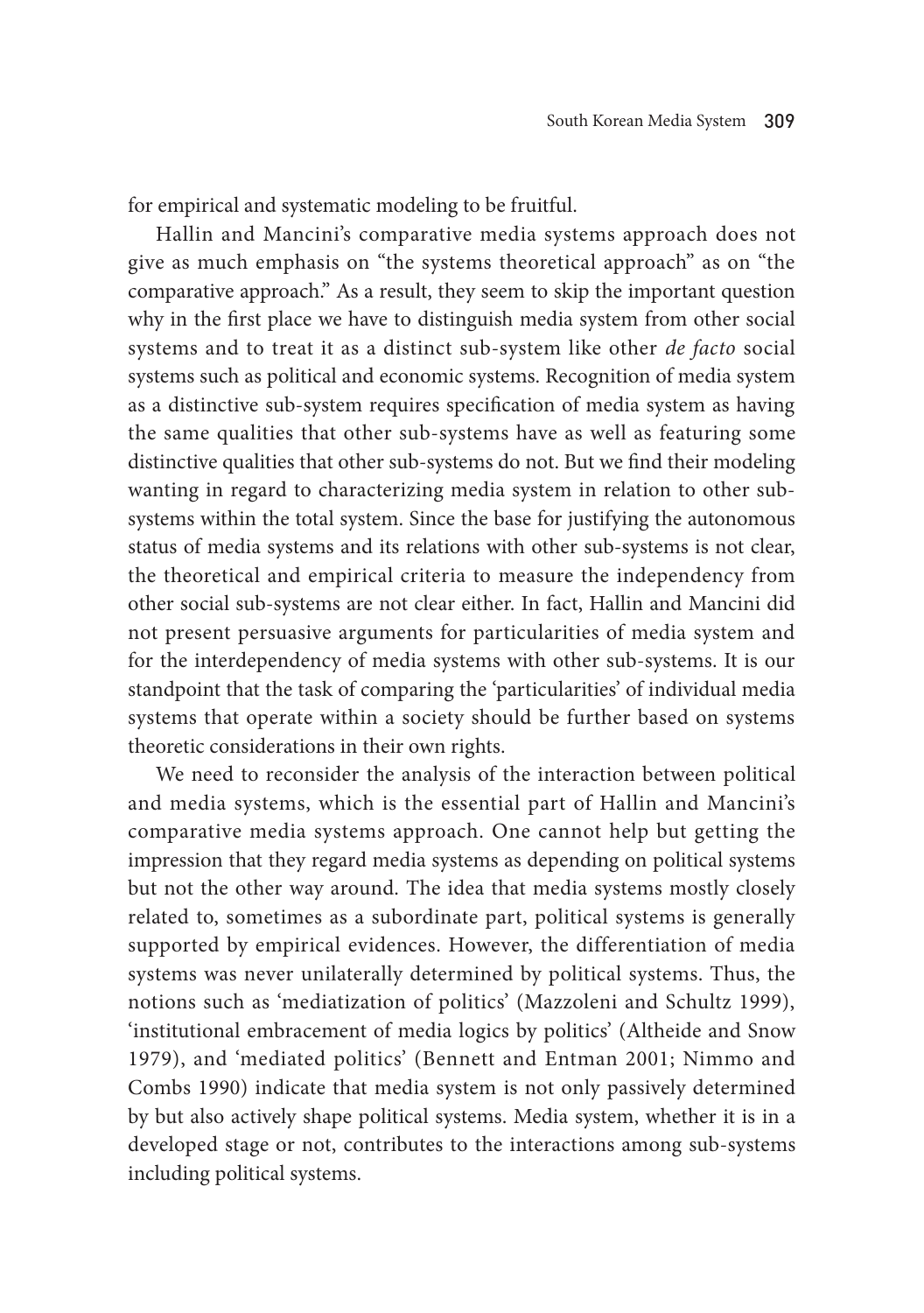Media systems leave an important trace in the ruptures that are often found along the evolutionary paths of social systems, the fact of which has a significant implication for the nations under a democratic transition like Korea. For example, as it will be discussed later on in this article, 'the strengthening of political power of the press' during the Roh Tae Woo administration (1988-92) and the Kim Young Sam administration (1993- 97) provide good examples. During these stages, the politically oriented press took over part of the roles of political system while party politics was not being fully established even after the remains of the past authoritarian regime began to wane. Interestingly, though the same period documented a rapid expansion of media market due to the first wave of de-regulation, the interaction between the media system and the economic system was not very extensive as compared to the one between the media system and the political system. The phenomenon that the politically oriented press filled the brief vacuum of political power can be interpreted as a consequence of media system's active response to the changes at the system-level. This phenomenon characterized the nature of the relationship between the press and political parties in the transitional stage of democratization in Korea.

We believe it is important to focus on the interactions between subsystems. To give an example, the rational-legal authority, one of the factors suggested by Hallin and Mancini that determine the nature of political system, operates in a very interesting way in Korea. Since the levels of effectiveness of the rational-legal authority among different sub-systems are quite even, one cannot help but wonder whether the rational-legal authority in Korea is not transitive across sub-systems. In the political system, it is secured at least on a surface level whereas in other sub-systems such as real estate and religion it is hard to find it working appropriately. It seems that the rational-legal authority is accepted on in some factions of society, which belies the generality of the rational-legal authority. A plausible explanation of the unevenness of the rational-legal authority would be the lack of interactions among some subsystems.

Criticizing the static normative approach and the idealistic conceptualization of the models proposed in *The Four Theories of the Press*, Hallin and Mancini pointed out empirical modeling should not presuppose a developmental assumption. That is, any of the proposed models should not be regarded as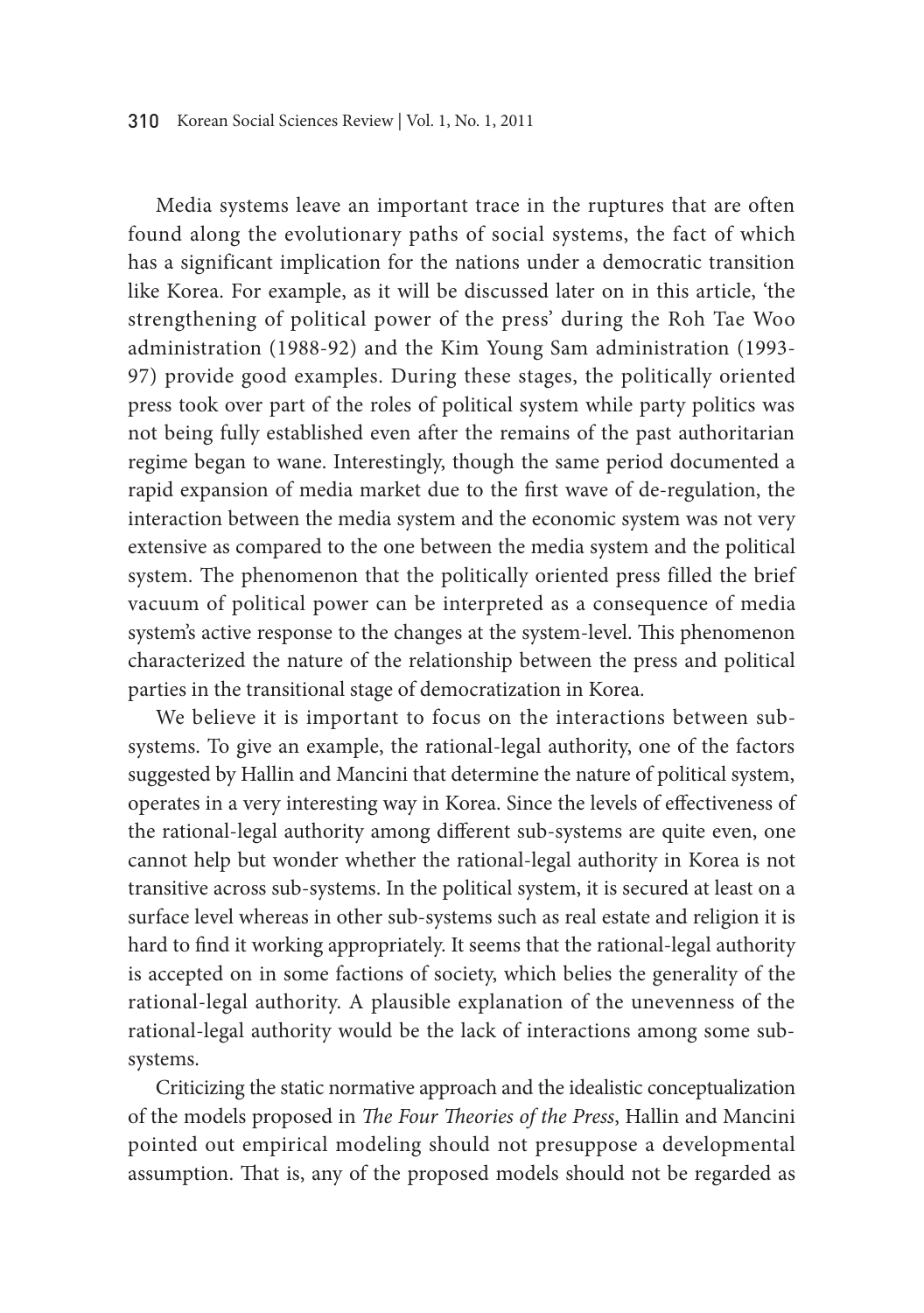more developed than the others. They explicitly emphasized that none of the models were an end point in the development of media systems. However, two things are glaring in their placement of the North Atlantic liberal model within the theoretical framework. First, the liberalist values such as media autonomy and journalistic professionalism were treated as a standard against which values of other media systems are compared and evaluated. Thus one may find it hard not to think of North Atlantic liberal model of media system as having a most developed set of journalistic values and practices. Second, the global tendency of converging media systems models into the North Atlantic liberal model was considered some sort of unavoidable process. Thus for example, one may find it only natural to look at the process in which technological enhancement of the media leads to less emphasis of state regulations on media policies but more dominance of market forces in the media environment.

We find it important to have an explicit assumption about social development especially when we are to apply the media systems approach to account for the processes of democratic transition and consolidation. Although we do not think it necessary to have a linear perspective or a teleological presupposition on social development in the system theoretical approach, we believe it indispensible to have an explicit outlook on the nature of changes when we talk about changes in media systems. Thus it is always important to ask the questions as to what kinds of values and ideas are presupposed in journalistic practices, what kinds of democracy the media are predisposed to endorse, in which direction of democratization the media and political systems

## III. Characteristics of Korean Media Systems

We first discuss the characteristics of Korean media system in terms of the media system dimensions presented by Hallin and Mancini: Development of mass media; political parallelism; media professionalization; state interventions. We then add a dimension of public sphere functions of the media system as a criterion dimension and examine how adding this functional dimension leads to a new understanding of the media system in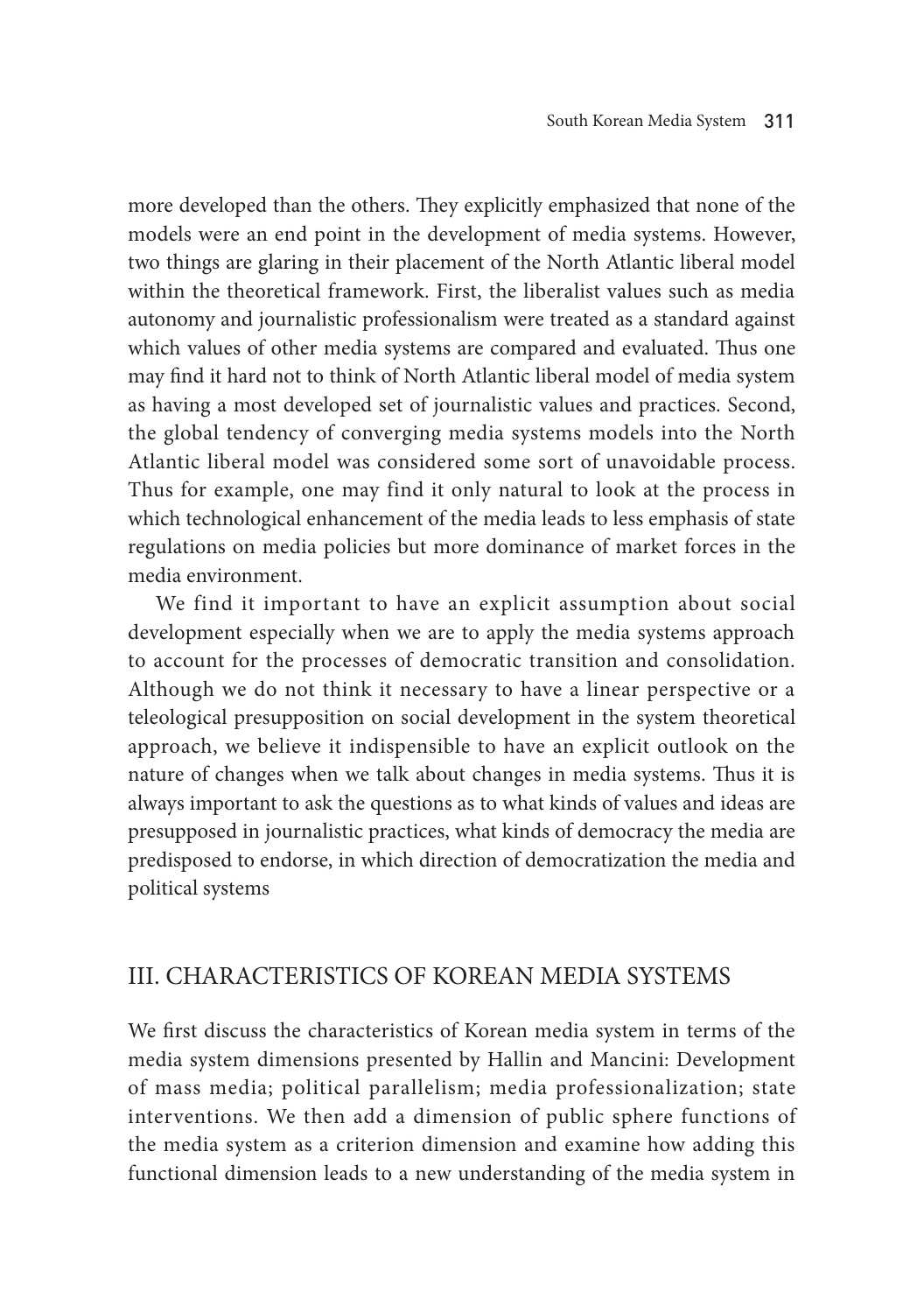| Model                                                     | Liberal model                                                                                                                              | Democratic cor-<br>poratist model                                                                                                            | Polarized plural-<br>ist model                                                                                                                   | Democratization<br>model                                                                                                                                               |
|-----------------------------------------------------------|--------------------------------------------------------------------------------------------------------------------------------------------|----------------------------------------------------------------------------------------------------------------------------------------------|--------------------------------------------------------------------------------------------------------------------------------------------------|------------------------------------------------------------------------------------------------------------------------------------------------------------------------|
| Geographical<br>Distribution                              | US, Canada,<br>UK                                                                                                                          | Germany,<br>Norway,<br>Denmark,<br>Netherlands,                                                                                              | Italy, Spain,<br>Greece                                                                                                                          | South Korea,<br>Post-<br>authoritarian<br>Countries                                                                                                                    |
| Media system<br>characteristics                           | - Developed<br>mass media<br>market<br>- Low political<br>parallelism<br>- High profes-<br>sionalization<br>- Low state in-<br>terventions | - Developed<br>mass media<br>market<br>- High political<br>parallelism<br>- High profes-<br>sionalization<br>- High state in-<br>terventions | - Underdeveloped<br>mass media<br>market<br>- High political<br>parallelism<br>- Low profession-<br>alization<br>- High state inter-<br>ventions | - Rapidly chang-<br>ing media mar-<br>ket<br>- Dynamic polit-<br>ical parallelism<br>- Low profes-<br>sionalization<br>- Various levels<br>of state inter-<br>ventions |
| Role of the<br>media as a<br>public sphere                | Impartial and<br>open public<br>sphere, inter-<br>nal pluralism,<br>watchdog, de-<br>politicization                                        | Consensus-<br>inducing plural-<br>ism, promotion<br>of participation                                                                         | Open and muck-<br>raking public<br>sphere, external<br>pluralism: advo-<br>cacy                                                                  | Advocacy, po-<br>litical sensation-<br>alism, conflict-<br>reproducing<br>ideologization                                                                               |
| Democratic<br>outlook as-<br>sumed in pub-<br>lic spheres | Pluralist elite<br>democracy                                                                                                               | Participatory<br>(republican) de-<br>mocracy                                                                                                 | Pluralist popular<br>democracy                                                                                                                   | Under discursive<br>struggles                                                                                                                                          |

**Table 1.** The Four Models: Western and Korean Media Systems

regard to the types of media systems. Table 1 summarizes the Korean model of media system in comparison to the Western media models.

## **1. Rapid Development of the Korean Media Market and Its Instability**

Among the four dimensions that determine media systems models, the media market, that is, the 'economic foundation of media systems,' seems to work as an exogenous independent factor. Other dimensions such as professionalization, political parallelism and governmental interventions work more like interdependent variables interacting with each other.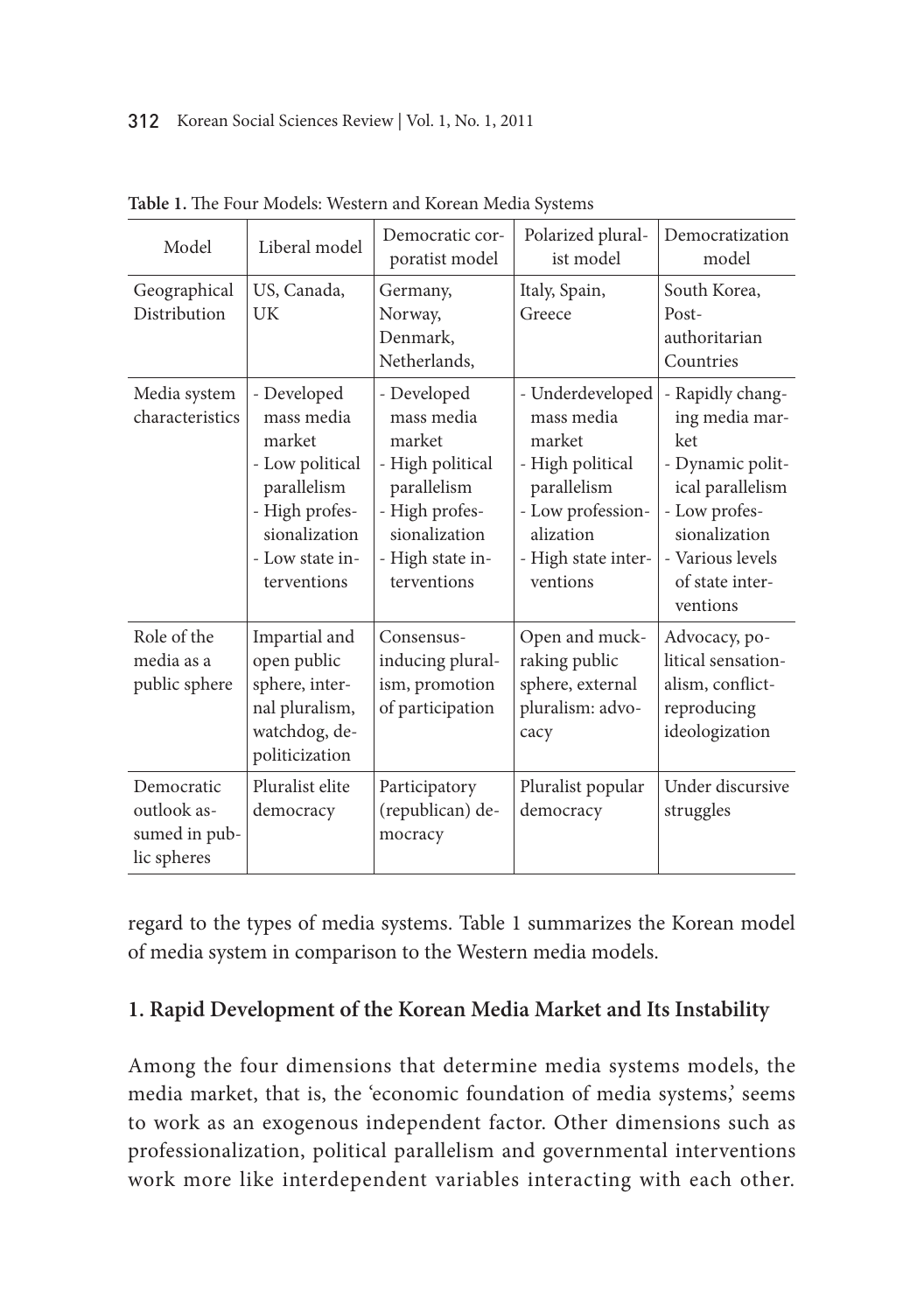Although Hallin and Mancini proposed the four dimensions as being on an equal level, they also seem to recognize the different degrees and levels of influences among the dimensions. It is hard not to notice that they prioritized the development of media markets over other dimensions. That is, within a system where economic foundation of the press is consolidated by the development of media markets, it is more likely the press becomes an independent system in a society, free from the supports or subsidies from other sub-systems. This kind of independence leads to professionalization of journalism since journalists in developed media markets are self-sufficient in terms of means as well as norms to support for them. Consequently, the structural separation of media market from political and social influences, by and large, tend to facilitate journalistic professionalization while reduce 'political parallelism.'

The Korean media market expanded rapidly during the process of democratization. The monopolistic media system set by the authoritarian regime broke down and was transformed into an expanding media market. Until the mid-1990s, the entire media market grew up rapidly as evidenced by the grown size of advertisement revenues. However, the government still intervened in the market as a large advertiser for newspapers as well as the competition regulator. The government sustained the monopolistic advertisement agency for broadcasters, which controlled the cash flows in the broadcasting sector.

The growth of media market is demonstrated in the total revenue of the media. For example, the total revenue of national daily newspapers rapidly increased from KW (Korean won) 137 billion in 1980 to KW 288 billion in 1985. A total of KW 1,717 billion was recorded in 1995. A comparable growth was documented in the growth of overall shares of three terrestrial broadcasting networks. Thus it was not the size of the market, but the speed that characterized the development of the Korean media system. Nonsymmetrical regulation and preferential treatment of the government resulted in uneven yet fast growths in media sectors. However, the fast grown media industry in turn began to influence the government policies and initiatives.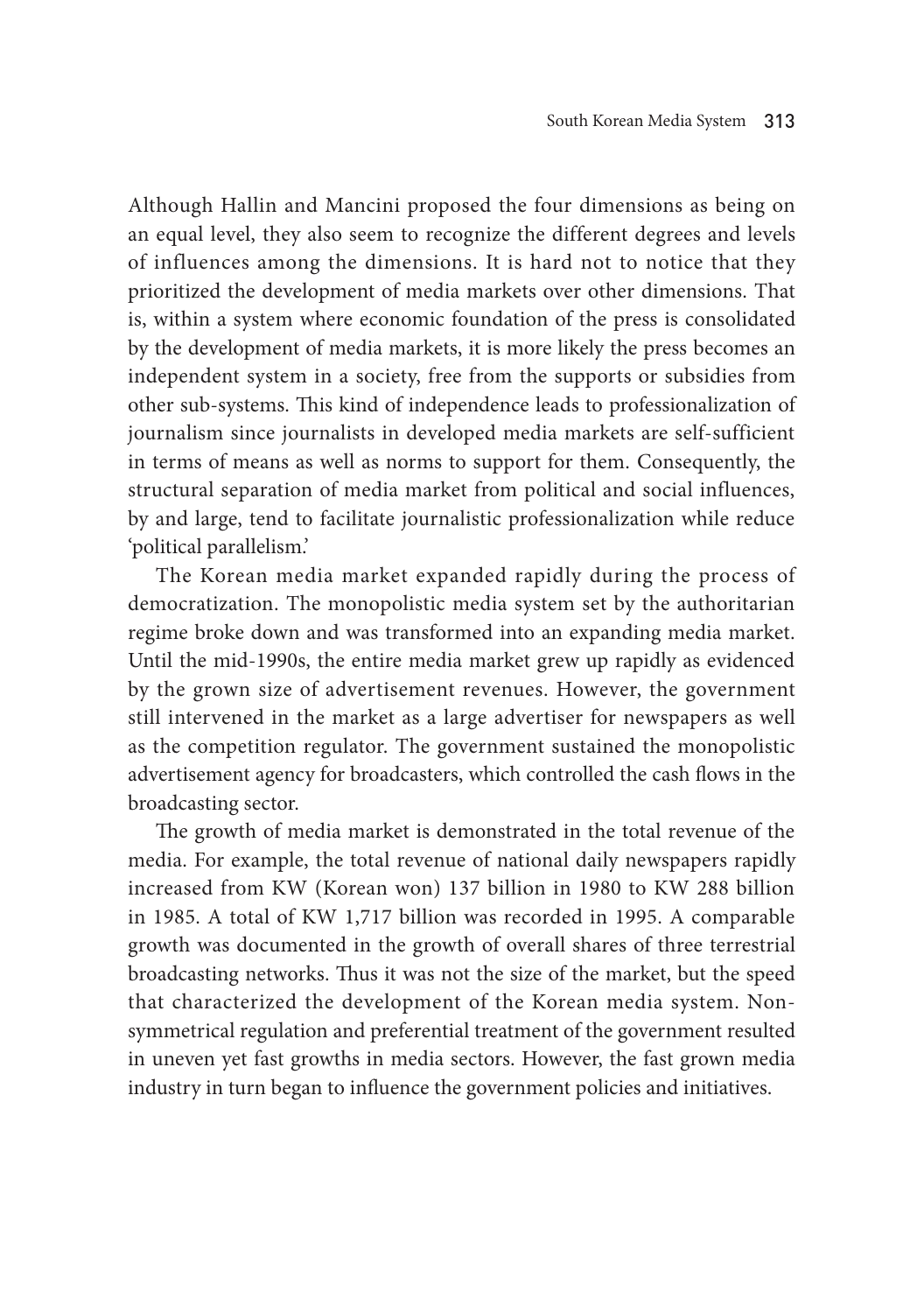## **2. Political Parallelism**

'Political parallelism' is an elaboration of the concept of 'party-press parallelism' devised by Seymour-Ure in 1974 (Hallin and Mancini 2004, 27- 30). Originally, party-press parallelism refers to the degree of ideological correspondence between the press and political parties. The correspondence is composed of (1) the ideology of contents, (2) connections between the press and the political parties on individual and organizational levels, (3) the overlap of the readers and political party supporters, and (4) the conformity of the journalists to the causes of the political parties they support. Following Hallin and Mancini's extension of the concept, we designate political parallelism as the extent to which the press culture is interrelated to the politics within the domains that Hallin and Mancini specified.

Considering the fact that Korean journalists often move to the politics, and that the Korean press tends to be highly politically oriented not only in editorials but also in straight news, the degree of political parallelism in Korea must be very high. Political parallelism had been especially intensified since the ideological differentiation was accelerated after the democratic transition (Nam 2006; Yoon 2001). In Korea where civil society is underdeveloped and political parties are rather inefficacious in representing voices in civil society, it is the ideologically oriented press that wields a political initiative to lead political parties or social organizations. Under the condition that conservative newspapers dominate the market and the public opinion, the initiative could be even stronger. Indeed the notion of 'political empowerment of the press' has been frequently mentioned when discussing the role or position of Korean news media (Kang, M. 2004; Pak and Chang 2000). We believe that this empowered press constitutes the particularity of the Korean model of political parallelism which will be elaborated later in this article.

#### **3. Weak Journalistic Professionalization**

The level of professionalization depends partly on the freedom of the press since it implies the independence of journalists from external authorities. But it is also true that the reinforced economic foundation of the press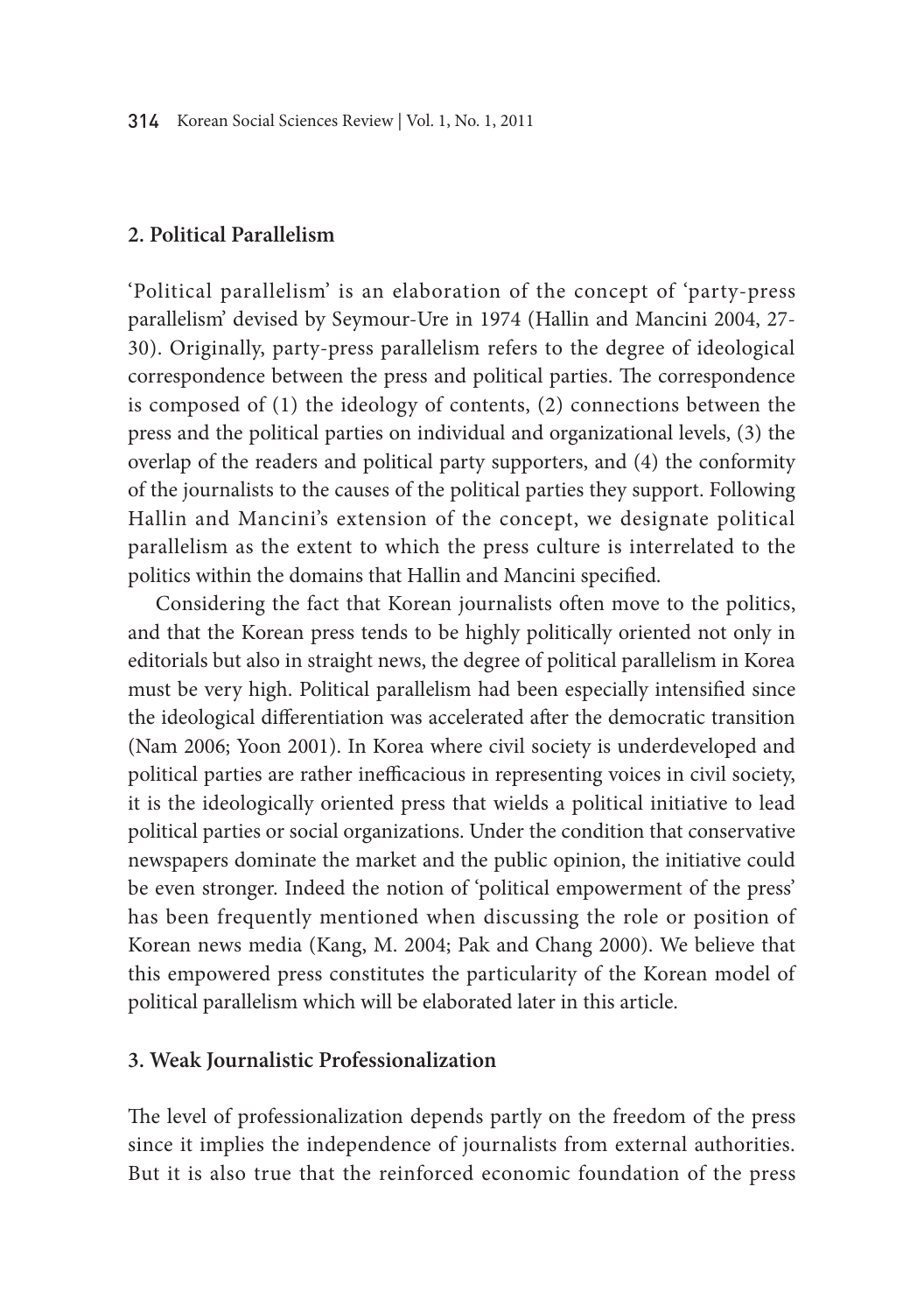resulted from the growth of media market can provide a foundation of critical professionalism that watches and criticizes other social actors and institutions. According to Hallin and Mancini, for example, in Britain, the United States and Central-Northern European countries, where the freedom of the press was firmly established during the process of industrialization and democratization, the journalistic professionalization strengthened as the media market grew.

Weak professionalization is one of the determining factors characterizing norms of Korean journalists. Since 1987 onward, the control of the news media by the transitional government had been weakened and the level of autonomy increased as the efforts for editorial independence had been paid off. While the journalists' associations and unions gained their power within a space that was opened up by democratic transition, the autonomy of the news media became firmer through the on-going conflicts and negotiations within newsrooms between senior reporters and unionist journalists. For example, the introduction of the election of editors-in-chief in some newsrooms could be an indication of growing autonomy of the press in that period. However, during the democratic consolidation period, as the media market expanded and the competitions among them got severe, the pressures from proprietors, managerial groups and advertisers increased. They were poised as a threat to the news media's internal and external autonomy since they had driven newsrooms more sensitive to intensified market competitions and advertisement revenues.

Nam (2005: 8) noted that as the democratization proceeded, "the press seems to have given in to the pressure from the business rather than to achieve internal autonomy." This is also the case from the viewpoint of professional norms and public service orientation. The recognition of journalistic norms and ethics has grown during the transitional period through the experiences of journalists' associations and press unions. As the market competitions among newspapers became so intensified in the mid-1990s to the extent that they were termed as 'the war of newspapers,' journalists were succumbed to the managerial demand and, consequently, professional values and practices became neglected.

Under the Kim Dae Jung (1999-2003) and the Roh Moo Hyun (2003- 2007) administrations, conflicts between the government and the dominant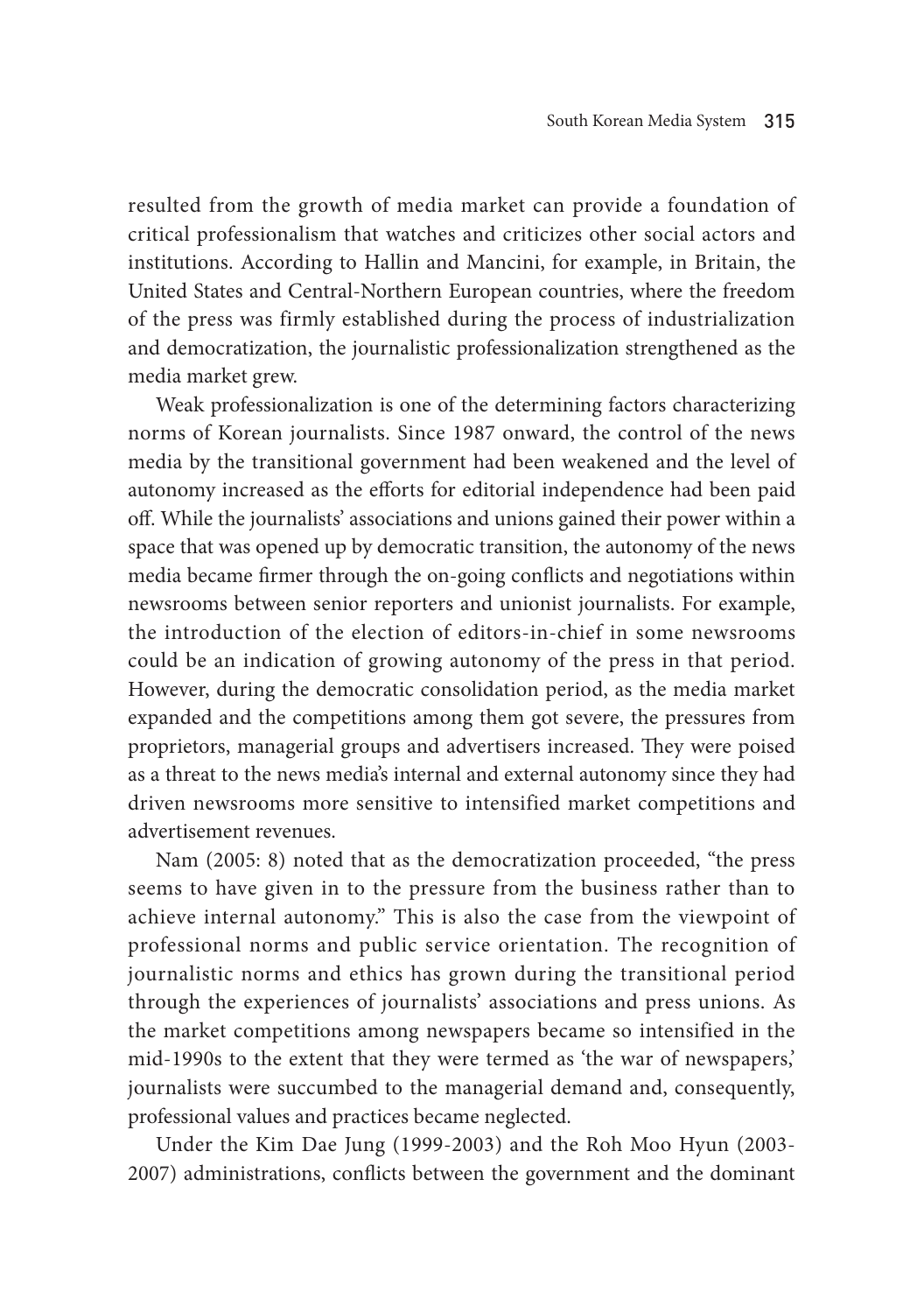conservative newspapers intensified along with the disagreement on how to regulate and intervene in the media market. While major conservative newspapers, government, broadcasters, and progressive newspapers were in sharp conflicts against each other, the press as a whole played more of an advocate of political opinions than a provider of information. The picture was not so different for public service broadcasting when the board members of top management have been appointed by political parties.

### **4. Government Intervention with the Media**

During the democratization, the roles of the government became unstable. In general, the state exerted significant influences on the regulation of public broadcasting and on the newspaper market, which may be a legacy from the previous authoritarian regimes. The state not merely managed and regulated the media market but also provided a significant amount of financial support in the form of public advertisement, subsidies to small newspapers and cable televisions, and monopolized the distribution of broadcasting advertisement through the Korea Broadcasting Advertising Corporation. However, as democratic authority of the transitional government did not get strengthened, the power of the state, separate from the bureaucratic authority, over the media had been actually attenuated. The media regulations and policies had to change from unilateral controls to institutional regulations (Cho 2003; Kang 2004; Park and Chang 2000).

Institutional regulations of the state, especially via a licensing system for new media businesses, however, led to severe social, political conflicts, which became more explicit under the Kim Dae Jung and Roh Moo Hyun administrations. Particularly in that period, the government and the major newspapers severely clashed with each other on the issues like tax audit of the press and newsroom policies (Yang 2001). The media reform policies initiated by the reformist government were resisted by the conservative newspapers, which led to social, political conflicts that threatened the legitimacy of the reformist plans in other policy areas. In summary, the traditional role of the strong state intervention has been substantially weakened while new institutional regulatory frameworks were not consolidated. Each time the reformist policies were brought into social, political conflicts not producing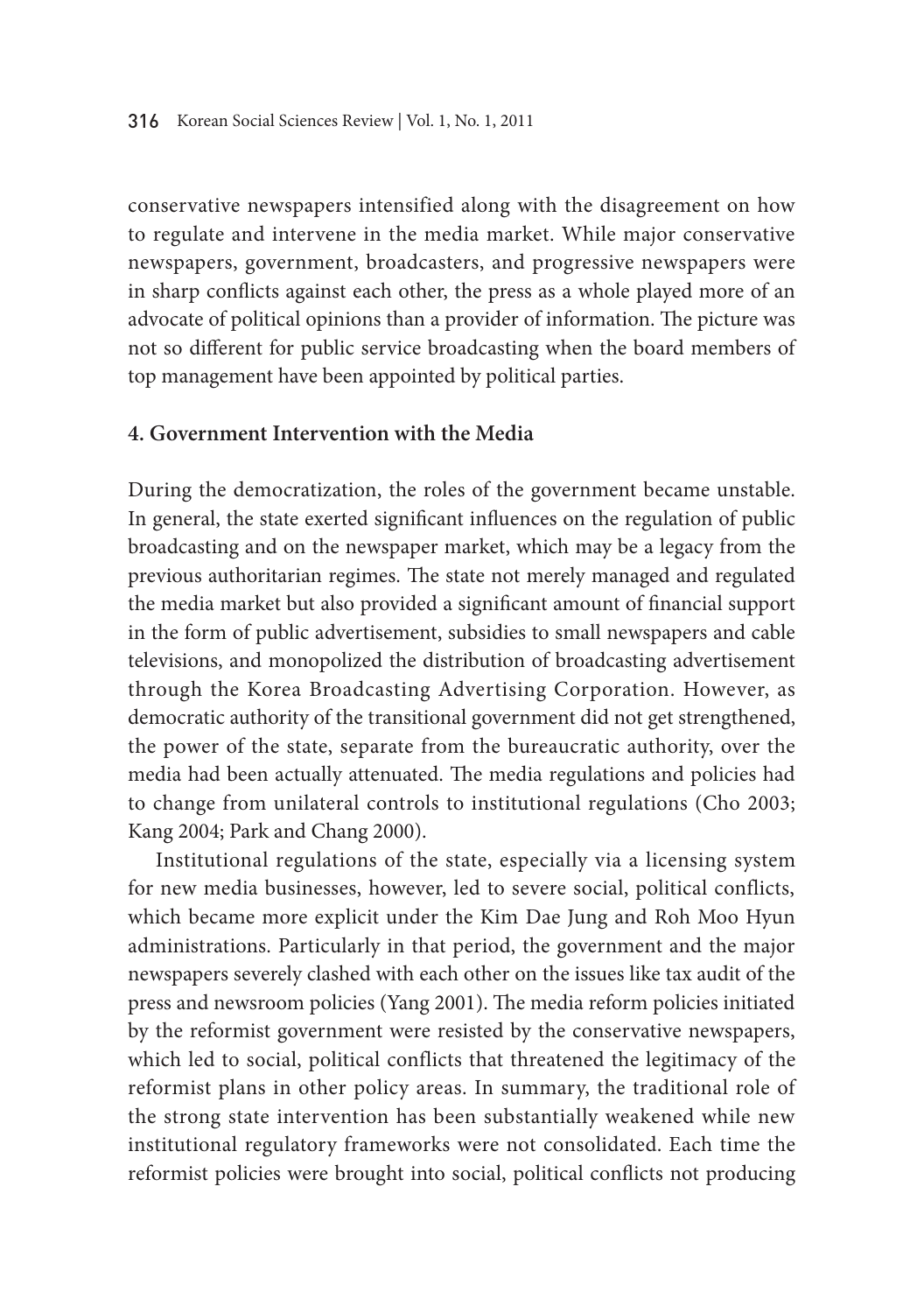| Admini-<br>stration                         |                                                                                    | Political<br>Phase       | Govern-<br>ment                                                     | Media Policy                              | Major<br>Newspapers                      | Media<br>Industry         | <b>Notes</b>                                                                                                                                                                                                                                                                                                                    |
|---------------------------------------------|------------------------------------------------------------------------------------|--------------------------|---------------------------------------------------------------------|-------------------------------------------|------------------------------------------|---------------------------|---------------------------------------------------------------------------------------------------------------------------------------------------------------------------------------------------------------------------------------------------------------------------------------------------------------------------------|
| Park Jung Hee<br>Chun Doo<br>Hwan $(-1987)$ |                                                                                    | Authori-<br>tarian       | Oppressive<br>control                                               | Authoritarian<br>control                  | Subordinate<br>lap-dog                   | Con-<br>trolled<br>market | - Direct state regulations<br>- Compulsory media<br>mergers                                                                                                                                                                                                                                                                     |
| Roh Tae Woo<br>$(1987 - 92)$                | D<br>e<br>m<br>$\mathbf 0$<br>$\mathsf{C}$<br>r<br>a<br>t<br>i<br>Z<br>a<br>t<br>i | Transi-<br>tion          | Oppressive<br>control and<br>weak<br>govern-<br>mental<br>authority | Controlled<br>liberalization              | Subordinate<br>guard-dog                 | Market<br>expan-<br>sion  | - Press union movements<br>(1987)<br>- Broadcasting<br>Commission (1988)<br>- The Hankyoreh (1988)<br>- Increase of the pages of<br>newspapers (1988)<br>$-$ SBS (1990)<br>- Political ads allowed<br>(1992)                                                                                                                    |
| Kim Young<br>Sam<br>$(1992 - 97)$           | 0<br>n                                                                             | Consoli-Strong<br>dation | authority                                                           | $1st$ wave of de- $ Pro-$<br>regulation   | governmental<br>watch dog                |                           | - Market expansion<br>- KBS1 TV commercials<br>scrapped (1994)<br>- Presidential TV debate<br>(1995)<br>- Cable TV (1995)<br>- The JoongAng Daily turns<br>into a morning paper,<br>printing 48 pages (1995)<br>- Homicide of The<br>ChosunIlbo branch man-<br>ager (1996)<br>- Newspapers fair-trading<br>rule scrapped (1994) |
| Kim Dae Jung<br>$(1997 - 2002)$             |                                                                                    |                          | Weak<br>authority                                                   | Re-regulation<br>of newspaper<br>industry | Anti-<br>governmental compe-<br>watchdog | Market<br>tition          | - Consolidated<br>Broadcasting Act (2000)<br>- The Ohmynews (2000)<br>- Fair-trading rule on<br>the press reintroduced<br>(2001)<br>- News portal sites bur-<br>$\gamma$ geoning (2002)                                                                                                                                         |
| Roh Moo<br>Hyun<br>$(2002 - 2007)$          |                                                                                    |                          |                                                                     | Laissez-faire/<br>conflictive             | Attack-dog                               |                           | - Market competition -<br>Revision of electoral laws<br>(2005)<br>- Controversial pressroom<br>mergers (2007)                                                                                                                                                                                                                   |
| Lee Myung<br>Bak<br>$(2007-)$               |                                                                                    |                          |                                                                     | $2nd$ wave of<br>de-regulation            | Watchdog                                 |                           | - Market competition<br>- Controversial revision of<br>Media laws (2009)                                                                                                                                                                                                                                                        |

**Table 2.** Government and Media Policies in Democratization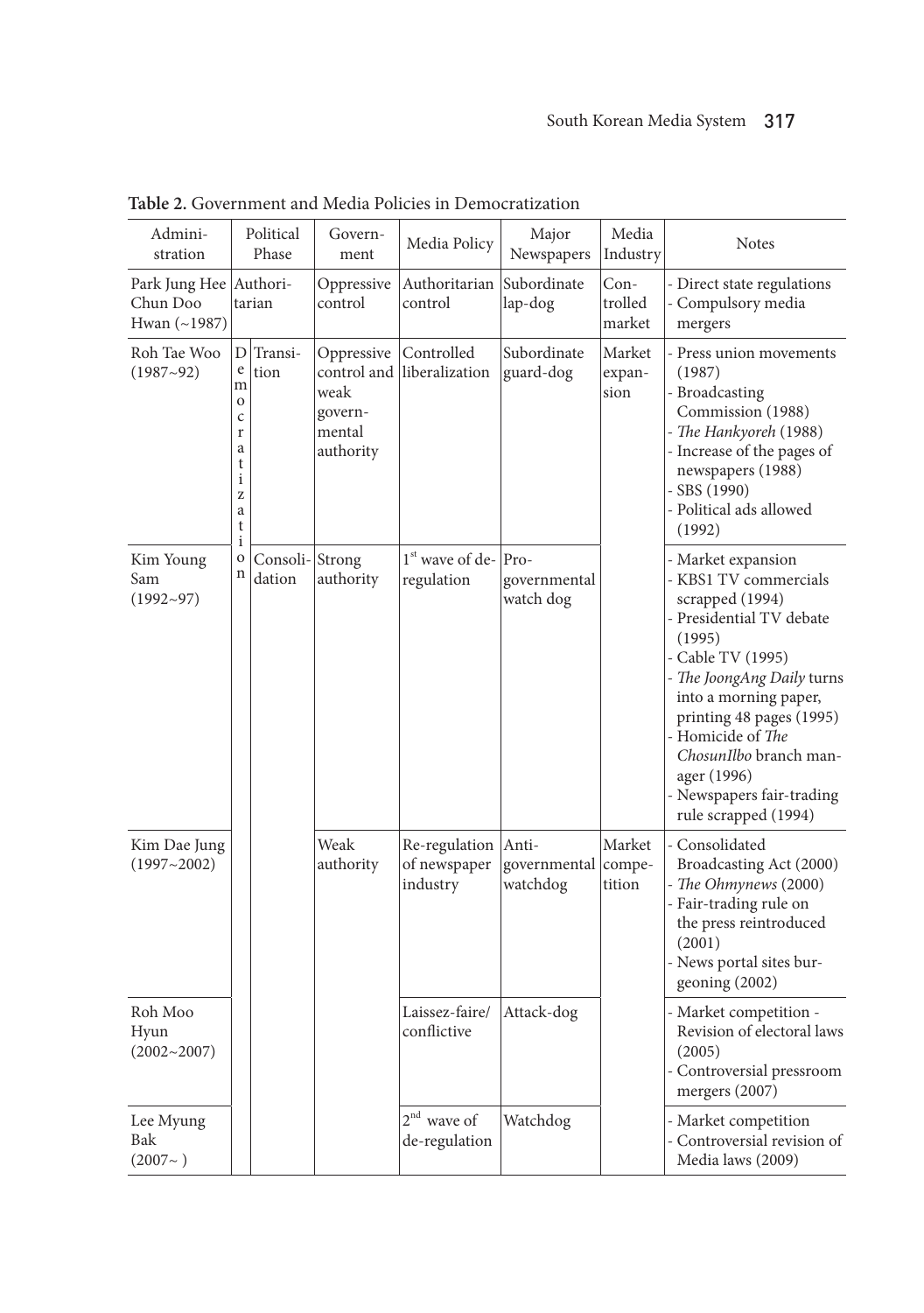consensual agreements among the stakeholders, the democratic authority of the government got weaker. Table 2 presenting major media policies of the government, role of the major newspapers in relation to the government, and responses of markets during the process of democratization shows the relationship between the government and the major newspapers.

## **5. Functions of the Media as a Public Sphere**

Here we introduce a media-related factor that has not been discussed in relation to the media system: the function of the press as public spheres. We believe that the ways in which the media report social facts, mediate social conflicts, and build social consensus has significant consequences for the outlook of democracy especially in the process of democratization. For example, the British and American press undertook the function of an impartial public forum by conveying the arguments and opinions of political elites, and by performing the role of a political watchdog. This kind of press presumes 'monitorial citizens' and a competitive democracy led by liberal elites. Meanwhile, the democratic corporatist model of media system projects a role of the media as a pluralistic public sphere, the primary function of which is to induce consensus and compromise across the diverse sectors of society. Within this model, the press fulfills the role of public sphere by representing the arguments and opinions from various social groups. This kind of press presumes a pluralistic participatory democracy. Lastly, in a polarized pluralist society, the media show tensions among social groups, reveal scandals and speak for polarized ideological positions. Thus in this kind of society, where the media as a whole presume external pluralism, each individual media player is highly ideological and openly advocating. These kinds of media expect 'argumentative and participatory' citizenship and presume pluralistic popular democracy as desirable.

Then what kind of role do the Korean media play, and to what kind of democracy do they expect to contribute? The Korean media designated to themselves the role of a representative voice of broader social sectors. Journalists have claimed objective reporting and independence to be cherished professional norm. However, we observe they in fact have played an advocate of political ideologies. We then wonder what kind of public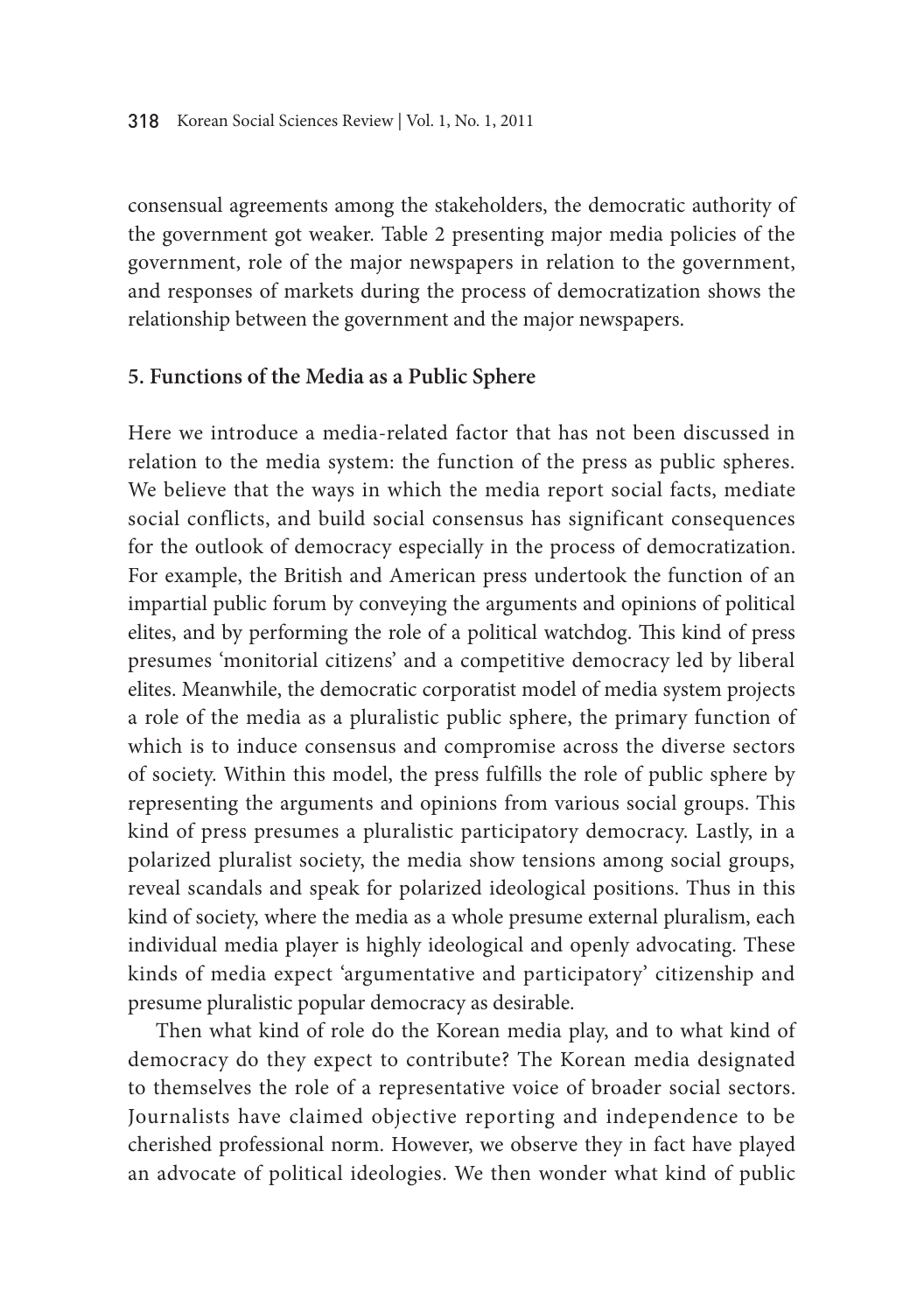spheres they provide for public communication and what kind of democracy the kinds of public spheres presume. Before answering these questions, we have to take into account the interactions between the media system and the political system in terms of political parallelism.

# IV. Political Parallelism in Korea

No same processes of democratization take place between two countries (Bunce 2000; Geddes 1999). Democratic transitions proceed in different ways within the same regions such as Eastern Europe or Latin America as well as across the different regions. Consolidation processes after the transition also differ depending on the nature of transition: resistance of authoritarian cultures, economic growth, and religious or ethnic conflicts within civil society. Korean democratic transition (Choi 1993; Im, H. 1999; Sohn 1997) and consolidation (Choi 2005; Kang 2006) in post-authoritarian were not an exception. Korean experiences of democratic transition and consolidation provide so unique a pattern of democratization as to constitute a model of democratization.

# **1. Characteristics of Korean Political System**

Hallin and Mancini laid out three distinctive models of political systems. As shown in Table 3, North Atlantic countries like the U.S. and Britain are characterized by liberal democracy with the tradition of moderate individualist pluralism and majoritarian rules, together with well-established legal and rational authorities. Germany and North European countries constitute the democratic corporatist model based on corporatist pluralism, a welfare-oriented state and consensual democratic traditions. In contrast, Mediterranean countries like Italy and Spain can be categorized as a polarized pluralistic model characterized by the role of strong state due to the weakness of civil society, ideologically and regionally polarized pluralist culture, and the lack of procedural rationality because of strong political clientelism.

Table 3 also presents the democratization model of political and media systems based on the observations of Korean experiences in comparison to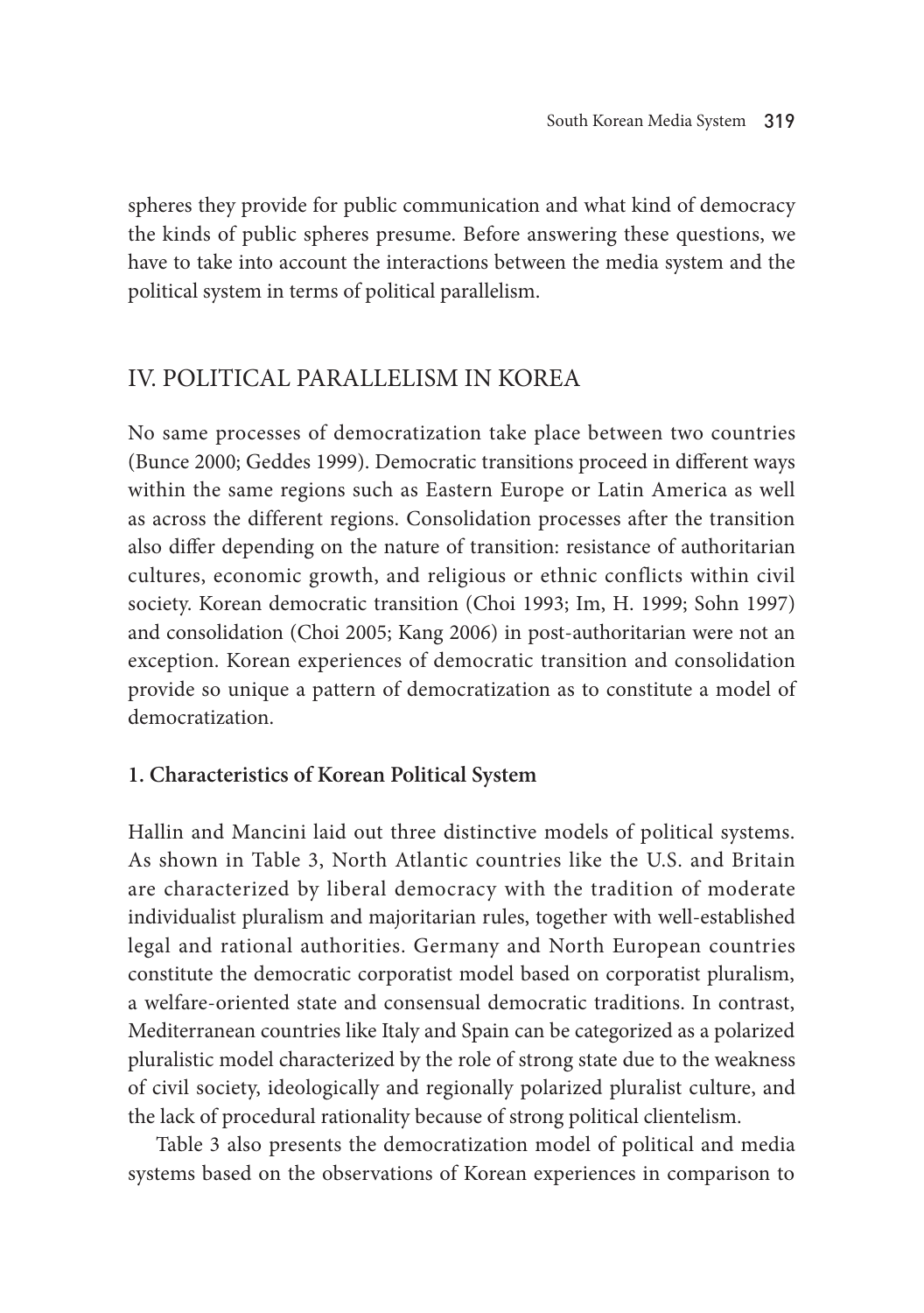| Model                                       | Liberal                                                                                                                                                                                                                                                                                                                                                 | Democratic<br>Corporatist                                                                                                                                                                                                                                                                                                                                                                   | <b>Polarized Pluralist</b>                                                                                                                                                                                                                                                                                                                                                                            | Democratization                                                                                                                                                                                                                                                                                                                                                                  |
|---------------------------------------------|---------------------------------------------------------------------------------------------------------------------------------------------------------------------------------------------------------------------------------------------------------------------------------------------------------------------------------------------------------|---------------------------------------------------------------------------------------------------------------------------------------------------------------------------------------------------------------------------------------------------------------------------------------------------------------------------------------------------------------------------------------------|-------------------------------------------------------------------------------------------------------------------------------------------------------------------------------------------------------------------------------------------------------------------------------------------------------------------------------------------------------------------------------------------------------|----------------------------------------------------------------------------------------------------------------------------------------------------------------------------------------------------------------------------------------------------------------------------------------------------------------------------------------------------------------------------------|
| Geographical<br>Distribution                | US, Canada,<br><b>Britain</b>                                                                                                                                                                                                                                                                                                                           | Germany,<br>Netherlands,<br>North Europe                                                                                                                                                                                                                                                                                                                                                    | Italy, Spain, Greece                                                                                                                                                                                                                                                                                                                                                                                  | South Korea                                                                                                                                                                                                                                                                                                                                                                      |
| Political<br>System<br>Charac-<br>teristics | - Liberalism:<br>weaker welfare<br>state (US)<br>- Individualized<br>representation<br>rather than<br>organized<br>pluralism<br>- Predominantly<br>majoritarian:<br>representation<br>of general social<br>interests<br>- Rational-legal<br>authority: ratio-<br>nal bourgeois'<br>demand for pre-<br>dictable legisla-<br>tion and admin-<br>istration | - State's role to<br>implement the<br>consensus of<br>social organiza-<br>tions<br>- Consensual<br>democratic tra-<br>dition: central-<br>ized negotiations<br>between social<br>organizations,<br>and the coexis-<br>tence of practi-<br>cal cooperation<br>and ideological<br>struggles<br>Rational-legal<br>authority: wan-<br>ing clientelism,<br>low media<br>instrumentaliza-<br>tion | - Strong role of the<br>state: absence of<br>bourgeois civil so-<br>ciety<br>- Strong political<br>clientelism, weaker<br>development of lib-<br>eral organizations<br>and systems, inten-<br>sification of clien-<br>telistic relationship<br>between the press<br>and politics<br>- Weaker develop-<br>ment of the con-<br>cept of public inter-<br>ests<br>- Reinforcement of<br>private interests | - Strong role of<br>the state after<br>the era of anti-<br>communism<br>and authoritar-<br>ian industrial-<br>ization<br>- From strong to<br>weak govern-<br>mental authority<br>after democrati-<br>zation<br>- Winner takes all<br>majoritarian po-<br>litical culture<br>- Weak political<br>party system<br>and weak civil<br>society<br>- Weak rational-<br>legal authority |
| Media System<br>Charac-<br>teristics        | Developed mass<br>media market<br>- Low political<br>parallelism<br>- High profession-<br>alization<br>- Low state inter-<br>ventions                                                                                                                                                                                                                   | - Developed mass<br>media market<br>- High political<br>parallelism<br>- High profession-<br>alization<br>- High state inter-<br>ventions                                                                                                                                                                                                                                                   | - Underdeveloped<br>mass media market<br>- High political par-<br>allelism<br>- Low professional-<br>ization<br>- High state inter-<br>ventions                                                                                                                                                                                                                                                       | - Rapid develop-<br>ing mass media<br>market<br>- Enhancing<br>political paral-<br>lelism led by the<br>press<br>- Low profession-<br>alization<br>- Varied state in-<br>terventions                                                                                                                                                                                             |

**Table 3.** Characteristics of a Democratization Model Based on Korean Experiences

the Hallin and Mancini's three Western models. With regards to the political system dimensions, the Korean model can be characterized by (1) a strong bureaucracy reinforced by developmental strategies, (2) unstable roles of the state depending on differing levels of governmental authorities, (3) winnertakes-all majoritarian political culture, (4) a weak political party system,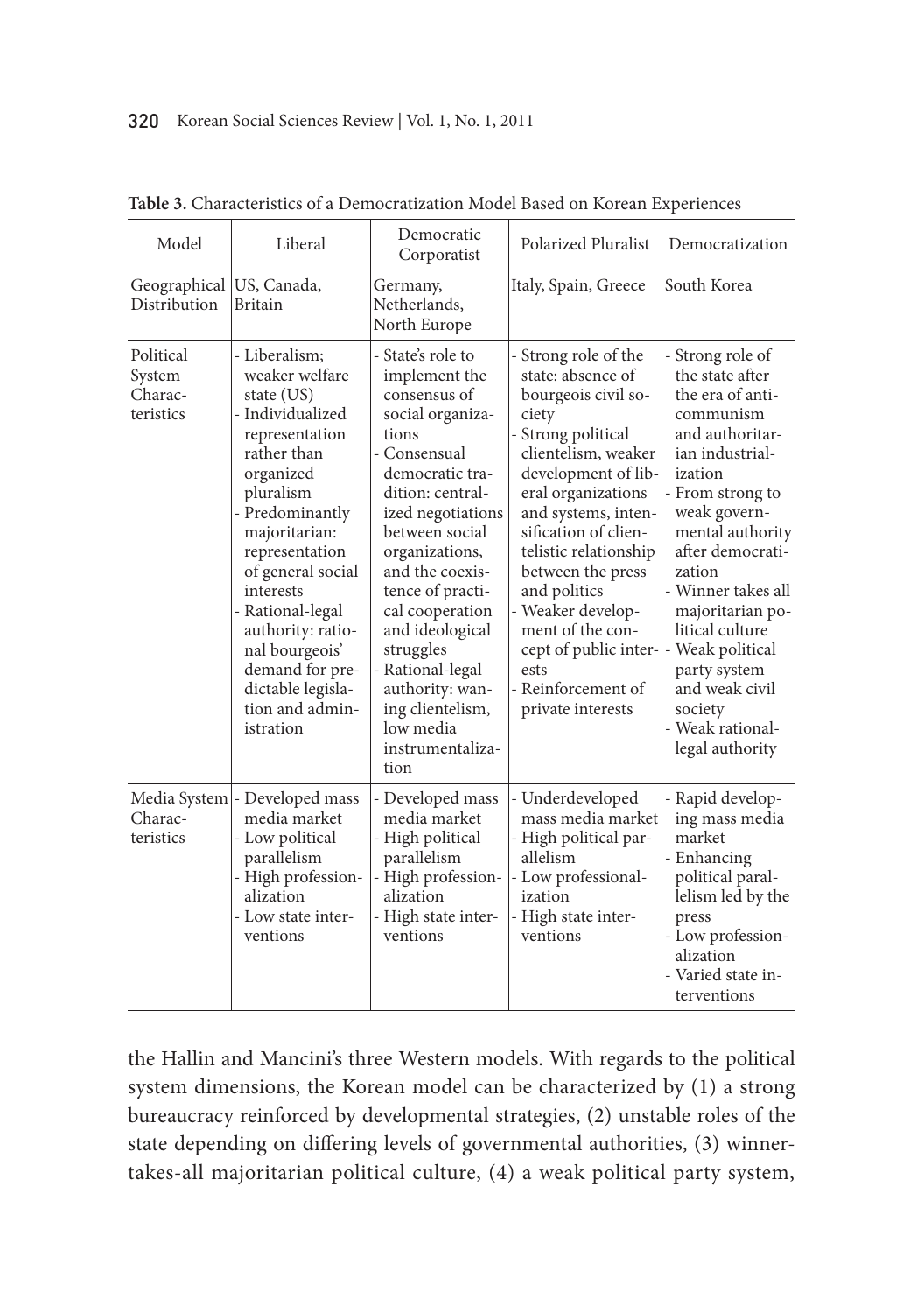and (5) weak legal and rational authorities. To an extent, the Korean model looks similar to the polarized pluralist model of Italy and Spain. But the Korean political system shows a clear difference in terms, for instance, that a winner-takes-all majoritarian political culture prevails with little institutional arrangement of pluralist representation.

The following three factors are important to characterize Korean political system within the process of democratization: the changing authority of government after the transition; the weakening of the political party system; the fractured nature of civil society. We believe these three factors determine their relationship with media systems dimensions and thus reveal one of the important features of Korean democracy, i.e., competing values of rationality and differing senses of direction in democratization.

First, by means of the mobilization of anti-communism and industrialization policies, the traditional role of the state in Korea had been very strong in dominating in every part of society including the media sector. After the transition, however, two consecutive peaceful changes of the administrations brought about a systematic change of the way in which the state mobilized the society. As the state authority gradually divided into the administrative authority and the bureaucratic authority, the power of the former authority has been oscillated depending on the level of supports from various political sectors in society. For example, the two administrations after the democratic transition, the Kim Young Sam government (1992-97) and the Kim Dae Jung government (1997-2002), showed the typical instability of state administrative authorities near the ends of their administrative terms. Even though both governments were democratic in principle, the Kim Young Sam administration inherited the political base from the previous authoritarian regimes as well as big-corporations, whereas the Kim Dae Jung administration had only received political supports from the reformative sectors. Both the Kim Young Sam and Kim Dae Jung governments did not have the ability to generate political supports from the oppositions and to produce consensual supports from civil society. They could not secure the leadership to the extent of keeping on their political reform and policy agenda near the ends of their terms. In short, the democratic administrations in the consolidation stage could boast their political power only in the earlier period of their terms. Rapidly losing the grasp of political and policy agenda,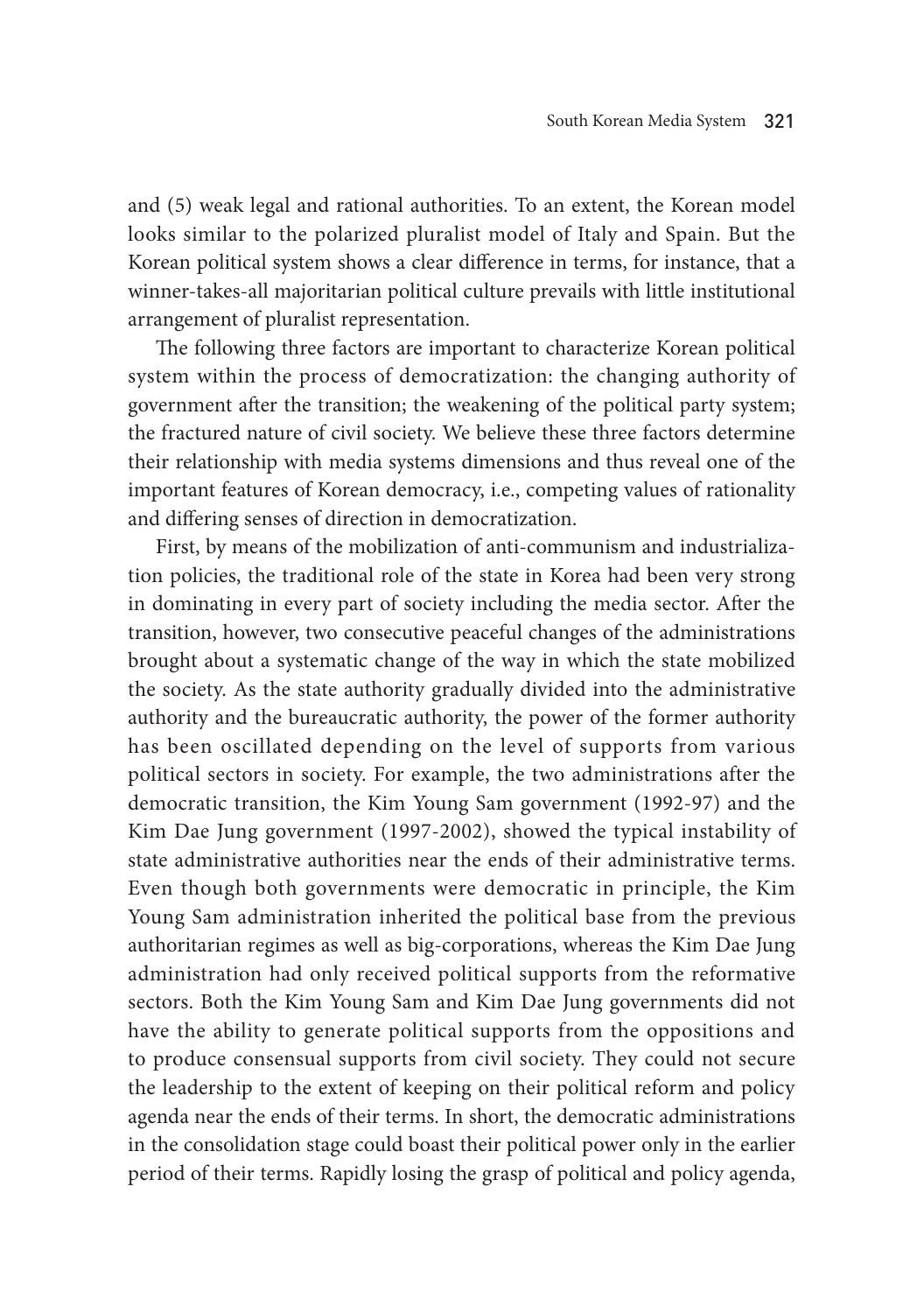the democratic government effectively proved inevitability of the recurrent theme of lame-duck, which has constantly weakened government authority.

Second, Korean political parties have been very weak in channeling the political demand and motivation into the formal terrain of politics. Traditionally, major political parties have suffered from the chronic problems of regionalism, incompetent agenda-setting and poor mobilization of public forums. In addition, in every election, new political parties were established to replace the older ones just because there was the leadership change in the same ideological camps. Though they have been the primary political actors in democratic elections, political parties fail to represent people's voices and to take accountability of political activities (Choi 2005). Whether conservative or progressive, most of the institutionalized political parties have a serious problem of low representation. This becomes more serious when it comes to representing various marginalized social groups and civil society movements. Although progressive political parties was institutionalized during the consolidation stage, they had hard time to garner supports from broader sections of citizens because of their lack of effective policies in elections and low level of supports from civil society movements (Im, H. 2009).

Third, it is ironical to observe that as the democratization proceeded, the institution of civil society movements was disintegrated and the momentum of their political activities got weaker. During the democratic transition, civil society greatly expanded contributing to the democratization by such activities as monitoring political representatives, promoting civic participation, setting civil agenda, and prioritizing public interests (Im, H. 2000). For example, in the 2000 general election campaign, 'the Citizens Alliance for General Election' played an important role in the reform of the nomination processes within the major political parties and mobilized new generation of politicians. Korea Federation for Environmental Movements in tandem with other environmentalist groups also successfully drew public attention to eco-politics that had been largely neglected by the political establishment. However, as democratization proceeded, activities of civil society movements have turned into a target of political attacks, which made the civil society into an arena of social and political conflicts. Civil society movements began failing to maintain organizational coherence in producing consensual social and political agenda. State intervention through the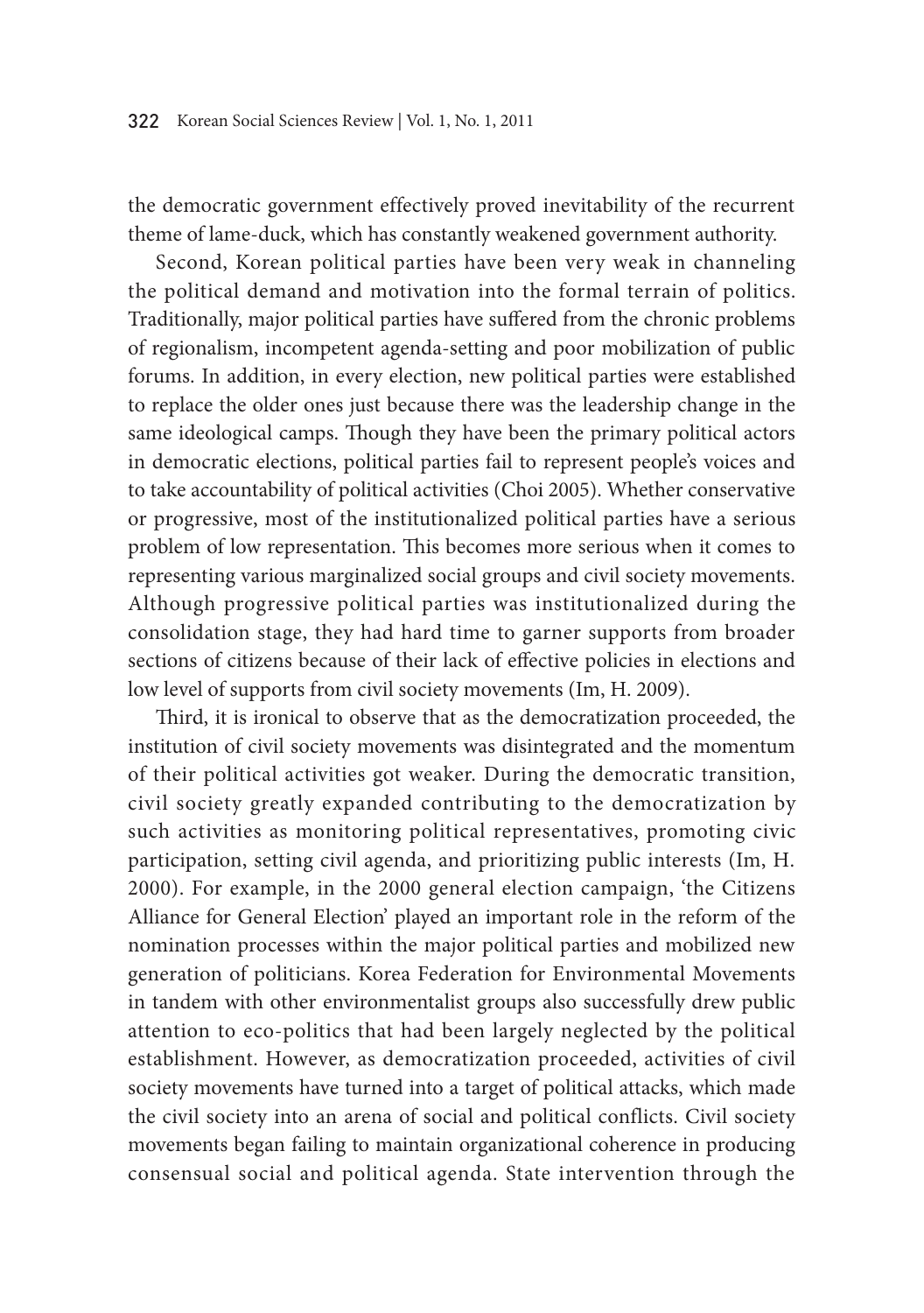medium of financial subsidies has weakened the legitimacy of civil society movements. Obviously democratization does not bring about matured civil society. Civil society becomes more fractured as diverse social and political demands are organized along the lines of different sectors of civil society (Kim, H. 2000).

In summary, the post-authoritarian political system in Korea demonstrates the characteristics of unstable government authority, weakened political parties and fractured civil society. After democratic institutions were introduced and established successfully, social norms and values that previously functioned within sub-systemic relations during the authoritarian era were also effectively disintegrated. However, democratic practices of the government, political parties and civil society movements were not sufficiently executed to the extent that newly established democratic institutions have become weaker through the democratization process. In addition, a 'winner-takesall' majoritarian culture continuously produced a tendency that rejects dialogues and negotiations among fractured political parties and civil society movements, which only contributed to maintaining of cientelism inherited from the authoritarian era.

# **2. Explaining Political Parallelism**

We focus on political parallelism in Korea to account for the interaction between media system and political system within the context of democratization. As shown above, political parallelism has been developed in a way that determines the party-press relationship in Korea. However, it is not our intention to argue that political parallelism is the single most important factor that determines the party-press relationship. Rather, we claim in this section the ways in which political parallelism has been strengthened reveals the nature of the role of the news media during the process of democratization.

Based on the observations of Western media system, Hallin and Mancini showed that political parallelism is related with the development of media markets, journalistic professionalization and state interventions. Figure 1 presents a theoretical model explaining the inter-relationship among the key political and media dimensions within the context of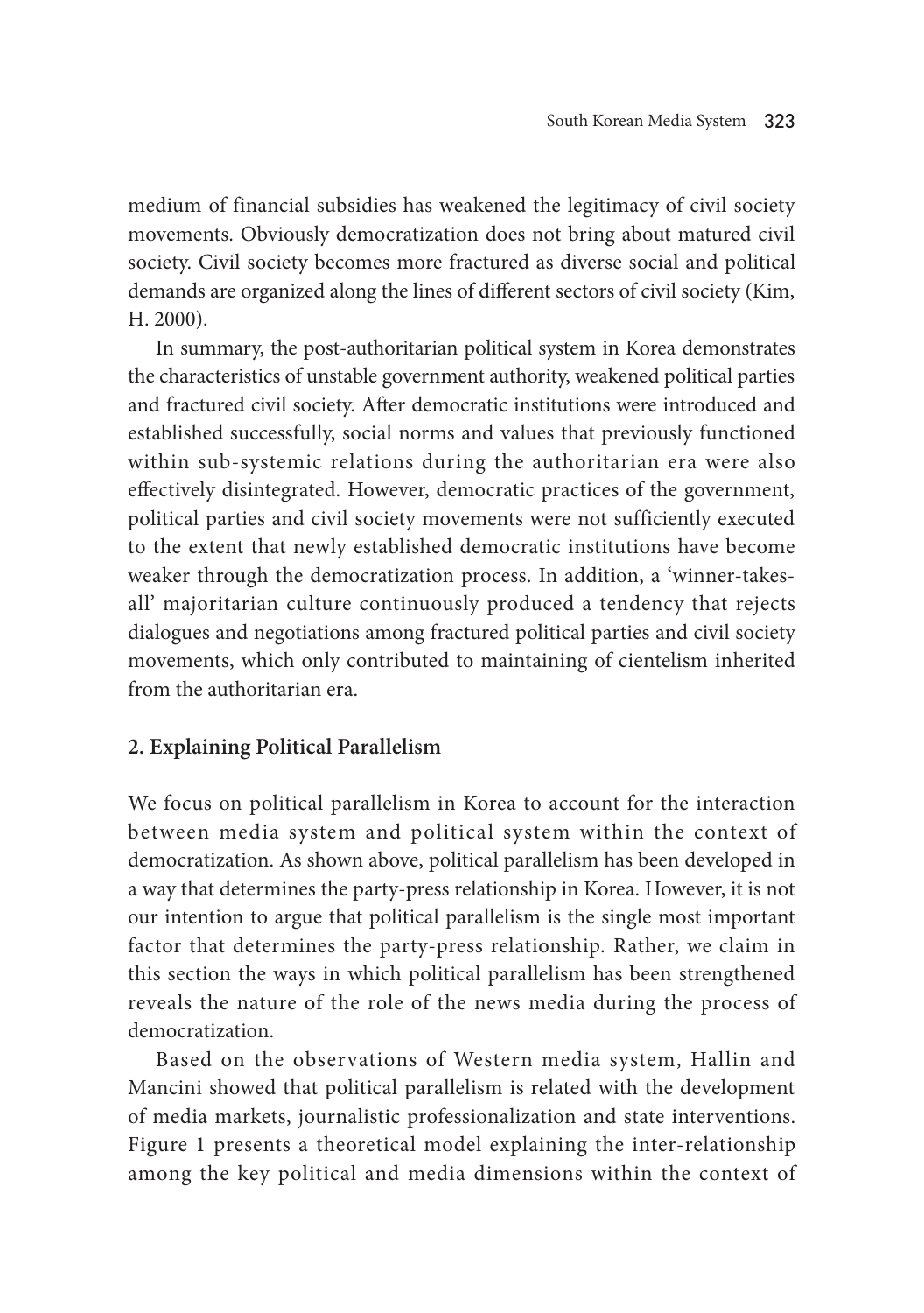

Figure 1. Explanatory Model of Political Parallelism in Korea.

Korean democratization. We attempt to show the explanatory factors such as journalistic professionalization, developments of political parties and fractured civil society have shaped the nature of political parallelism in Korea through the mediating factors such as strong advocacy and discursive struggles in public spheres as well as collusion and confrontations between government and the media. Though not shown in this figure, we also believe other political systems factors such as polarized pluralism and rational-legal authority also influenced political parallelism. This article limits the focus, however, on the three factors of professionalization of the press, developments of party systems and fractured civil society.

Journalistic professionalism is evaluated by variables such as political independence, establishment of distinctive professional norms, and public service orientations (Hallin and Mancini 2004: 34-6). In Korea, journalists' public service orientations were generally high due to historical legacy inherited from national independent movements. However, the autonomy of journalists from other sectors of the society and the establishment of distinctive norms were considered underdeveloped even in the process of democratic consolidation. norms and practices regarding objectivity,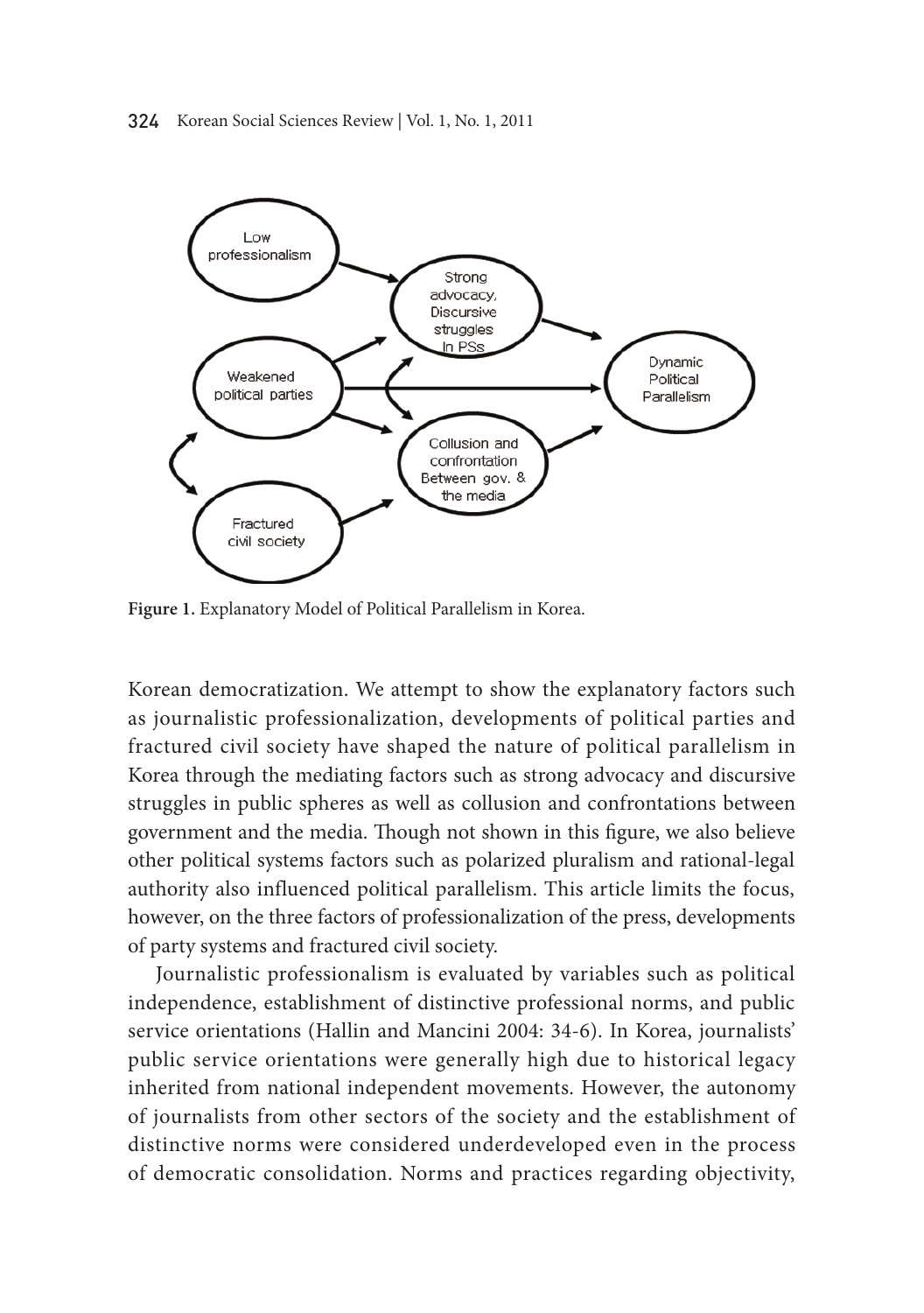impartiality, and autonomy were not pursed in the discussion of conflicting issues and events. Thus within each of issue public spheres prepared by the news media, contending voices were amplified with few chances of moderations among the conflicting interests. Strong advocacy and discursive struggles in public spheres created the environment where political parallelism was shaped in such a way as to give the political power to the news media channeling the voices. By contrast, as weakened political parties could not represent the diverse voices in civil society, they became more dependent on the media's editorial selection of voices.

In Korea, development of political parties had a direct implication for political parallelism. Korean political parties, functioning as organizers of social interests (Schattschneider 1960), tended to instrumentalize the news media in order to exert influences on their coverage of political parties. In particular, as political parties recruited new candidates for general elections and communication directors for political campaigns from major news media, the human network between political parties and major news media including public service broadcasting got stronger. In addition, weakened political parties broadened the political space for new comers from civil society, which led to a dynamic style of political parallelism where the news media rather than political parties take initiatives in deciding whose voices should be heard in public spheres. That is, as political parties could not represent diverse voices in fractured civil society, they could not be a major news source for the news media. Various social movement groups bypassed political parties to make their voices heard in the traditional news media as well as in new media on the internet.

Then what is the characteristic of political parallelism in Korea? First, it seems that political parallelism was getting stronger as the democratization process folded out in Korea. Based on a content analysis of the news reports on South-North Korean relations in the Kim Young Sam and Kim Dae Jung administrations, Yoon (2001: 185-91) demonstrated that ideological differentiation of news coverage between major newspapers was made clear between the two administrations. And this is the period when competitions in Korean newspaper market became more intense. That is, in Korea, as competitions in newspaper market got tougher, political parallelism became more intense, which is quite different from the British and American cases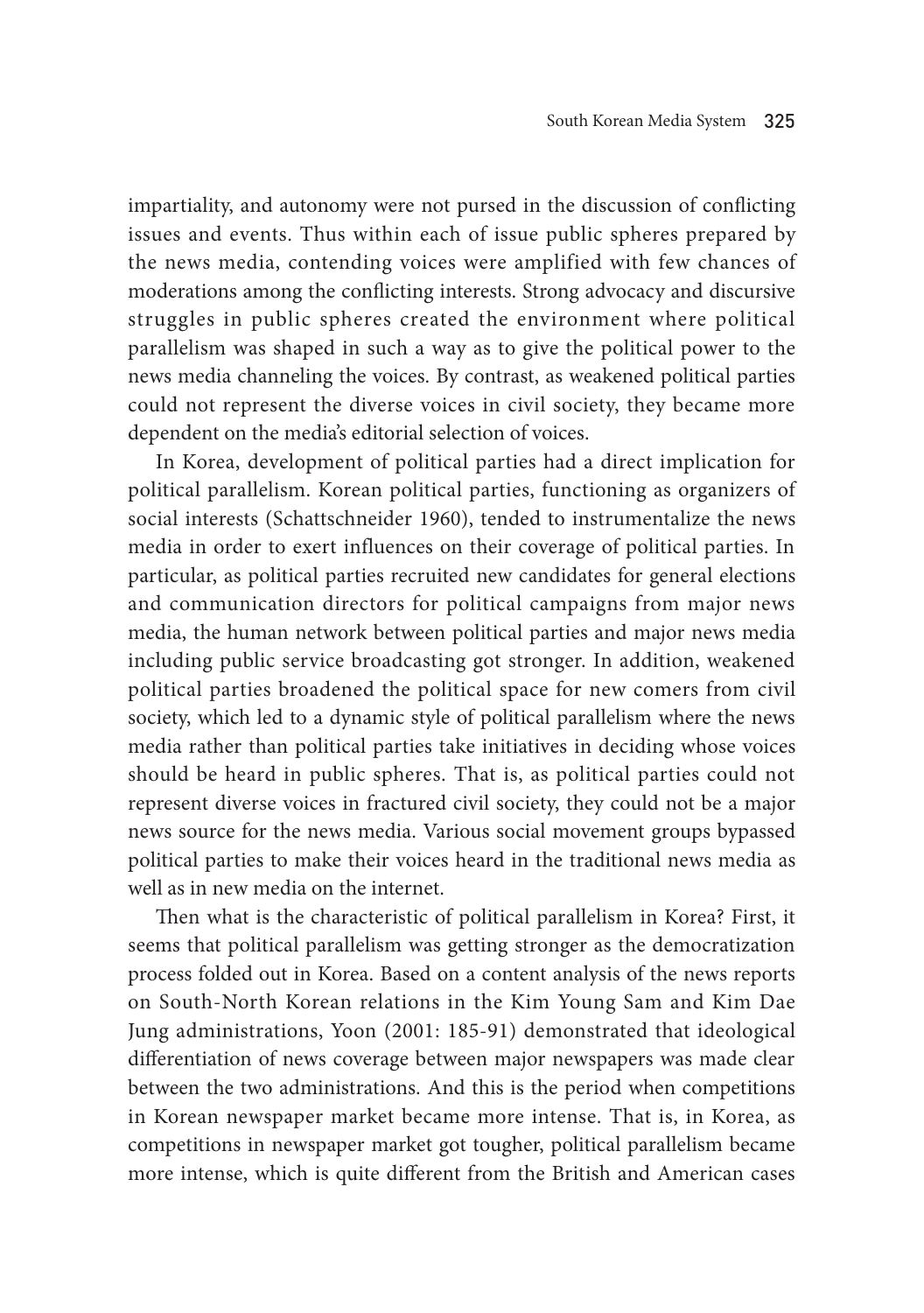where market competition weakened political parallelism.

As mentioned above, low professionalization of the Korean news media, weakened political parties and fractured civil society were the factors that had shaped the dynamics of political parallelism in Korea. It should be emphasized here that the pattern of political parallelism in Korea is quite different from that in the Western societies: The news media took the initiative of the relationship between the media and political parties, not the other way around. In fact, it has been pointed out several times that the Korean news media, especially the conservative major newspapers, became a dominant power agent as the society underwent democratization (Cho, H. 2003; Lee 1997; Yang 1995). There was even an argument that the press has developed into a 'state institution' to claim a part of the state role (Park and Chang 2001: 93). From a modeling perspective, we find these claims have some points, especially considering our argument that the news media have led the strengthening of political parallelism in the course of democratization. In summary, the Korean news media, frequently replacing the roles of weakened political parties in channeling various voices in civil society, acted not merely an agent but as a main player of Korean politics by instrumentalizing social conflicts. Then how did this happen? What implications do the characteristics of political parallelism have on the democratic transition of Korea?

# **3. Development of Political Parallelism in Korea**

In order to examine our thesis of 'the domination of the news media over the political system,' we need to look into the changes of political parallelism passing through the different stages of democratic transition and consolidation. To show the changes in the pattern of political parallelism, we provide the figures illustrating political parallelism in three different stages of democratization. Figure 2 presents the pattern of political parallelism right after the democratic transition (1987-1992). It shows two horizontal lines, the one on the above for the ideological distribution of political parties and the other on the below for the ideological distribution of news media. The lines drawn on the vertical axis represent the cumulative distributions of political power as approximated by the number of voters depending on political ideologies: the dotted line for the authoritarian period and the solid line for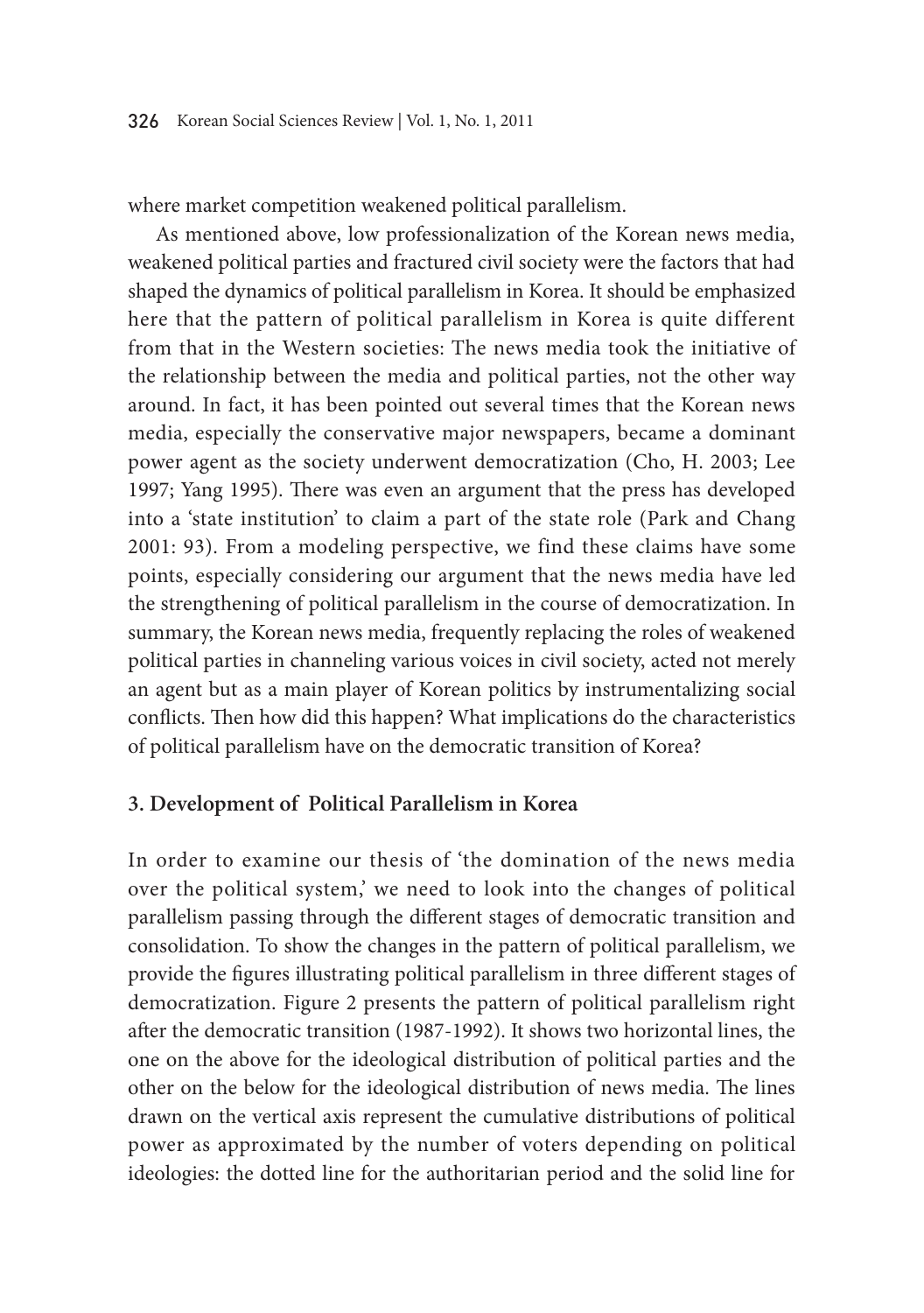

Figure 2. Political Parallelism during the Democratic Transition (1987-1992).

the democratic transitional period. The change of political power distribution basically illustrates the changes of the political power base in the democratic transition. that is, the overall distribution of voters was transformed from the skewed dotted line to the solid line. The overall power distribution moved to the left forming a 'middling voters' at the center of the line of political ideology.

The democratic transitional government, the Roh Tae Woo administration (1987-1992), initiated 'limited liberalization' in diverse social sectors including media market. As a result of 'liberalization,' a progressive daily, the *The Hankyorae*, could launch (illustrated as ▲d in Figure 2) and a commercial broadcaster *Seoul Broadcasting System* received a terrestrial broadcasting license. In this stage of democratic transition, however, the political influence of newspapers and broadcasters was not very strong although the number of news media increased and their sizes got bigger.

The news media did not contribute much to democratization. Korean democratization was a result of the combination of the movements from the below and the political pacts among the power elites (choi 2005). Political parallelism in this period was not fully shaped yet: There was little ideological difference between the two conservative parties: the ruling Democratic Justice Party  $(A)$  and the opposing New Democratic Republican Party  $(C)$ .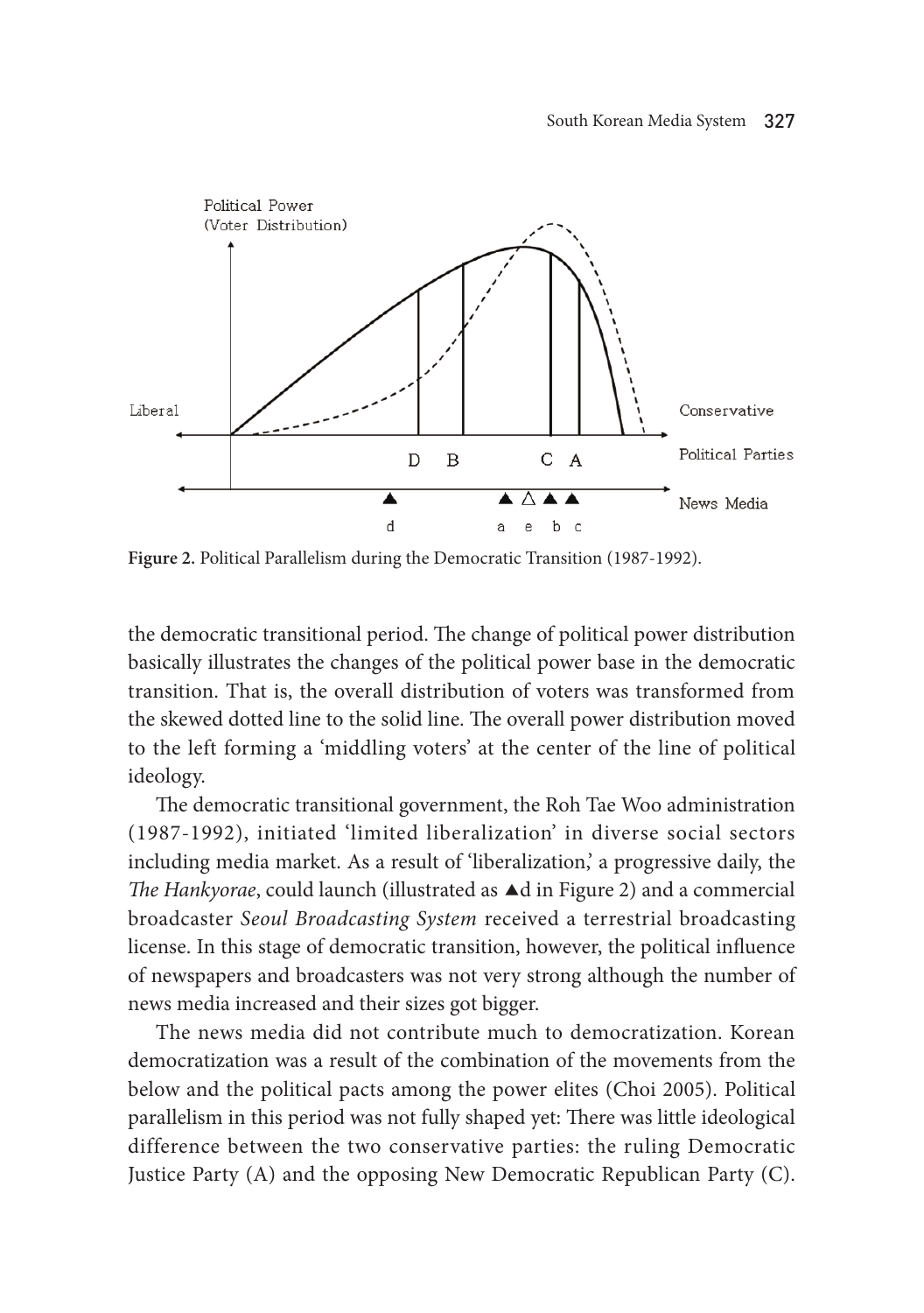

Figure 3. Political Parallelism during the Initial Stage of Democratic Consolidation (1992-1997).

The ideological difference between other two liberal parties in opposition (B, D) was not so clear, either: Reunification Democratic Party  $(D)$  and Peace Democratic Party (B). The ruling and opposition parties all took the relatively liberal stances in economic and social policies while they showed severe conflicts over the issues such as Korean re-unification and labor policies. Under these conditions, the political orientations of major newspapers ( $\blacktriangle$ a,  $\triangle$ b,  $\triangle$ c) and the public broadcaster ( $\triangle$ e) were targeting the largest readership and viewership, respectively.

Figure 2 shows there was no systematic matching between political parties and the media. In fact, during the democratic transitional government, the conservative press did not have the willingness and capability to take a clear ideological stance distinguished from the past stance that had been violently regulated by the authoritarian regimes oppressive state. Similarly, *the Hankyorae* (▲d), a progressive daily, sometimes revealing a tone of editorial supporting the opposition parties, did not align itself ideologically with the opposition parties.

Rather, the newspaper played a role of checking the institutionalized opposition parties' policies and ideologies from the perspective of far left political groups.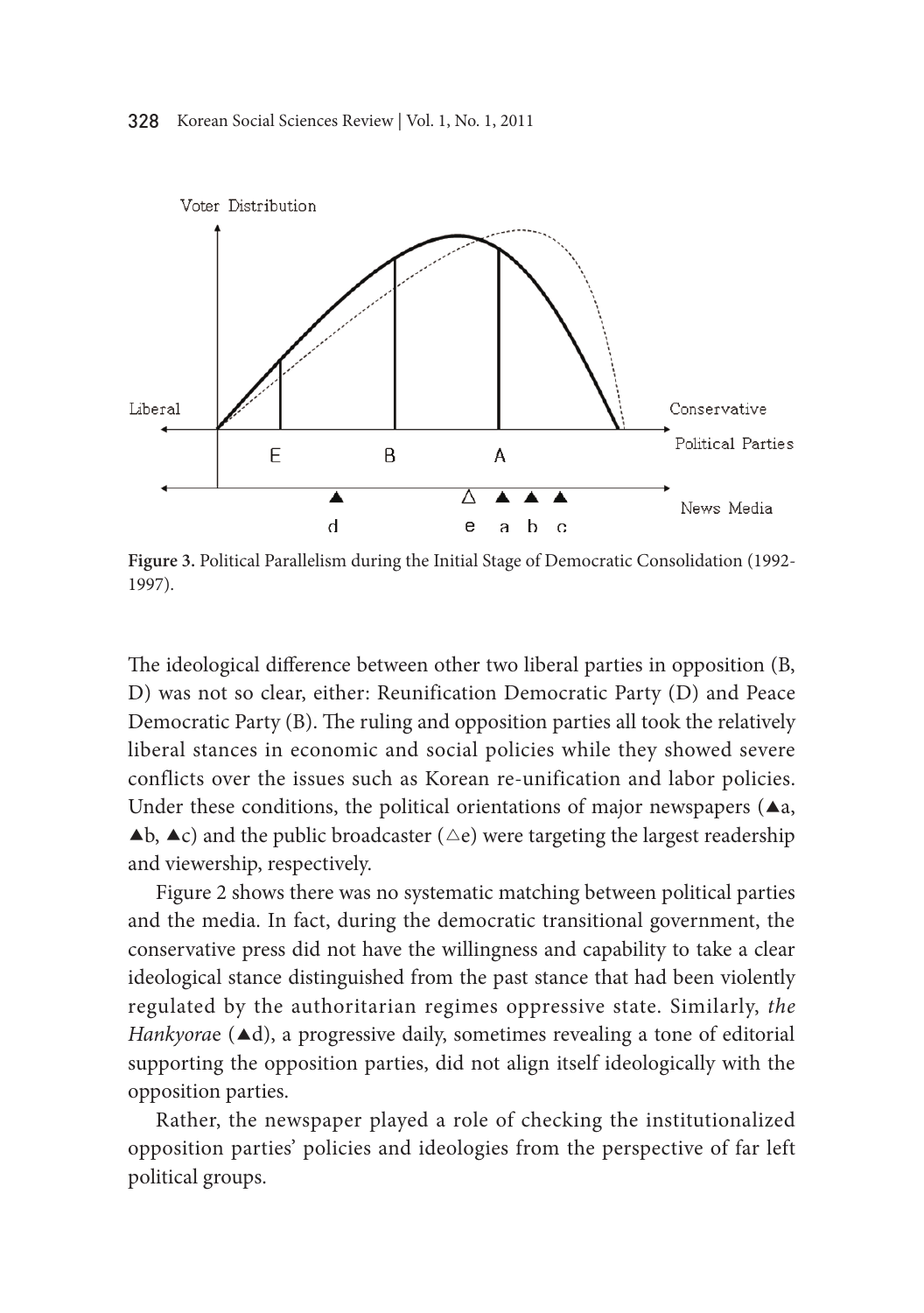When the president Kim Young Sam (1992-97) took the office after elected as the candidate of the merged conservative parties, the democratization process became stiffen, and party-press parallelism began to get a shape. The ruling *New Korea Party* (designated as A in Figure 3) showed more liberal stances in comparison to the ex-ruling Democratic Justice Party. In relation to *the National Assembly for New Politics* (B) and other semi-institutionalized progressive political parties (E), however, the New Korea Party showed much more conservative stances especially on the issues of labor relations and South-North Korean relationships. However, the distribution of the voters in support of specific political parties moved to a more or less normal shape shown in solid line.

Mainstream conservative newspapers ( $\blacktriangle$ a,  $\blacktriangle$ b,  $\blacktriangle$ c) during this period, already having secured commercial autonomy and then trying to lead the market, entered into a fierce competition among them. Based on their footing in the market, they began to exercise political influence on the political parties. *The Hankyorae* (▲d) continued to show their discursive leadership on the issues of labor, industry, and culture. Due to the ideological difference, the opposition party could not adopt what the progressive newspaper advocated on the major issues, but it could not completely ignore what the newspaper editorialized either.

During the later stage of democratic consolidation from the Kim Dae Jung to Roh Moo Hyun government, South Korean society witnessed accelerated political, social, and ideological differentiations. As shown in Figure 4, the distribution of political power in general changed from uni-polar to bipolar, resulting no strong moderate voters in the middle of the road. Two major presidential elections ended up with a close competition between the two major parties mobilizing the ideologically differentiated voters. And the newspapers in this period exercised a serious amount of political power to the extent that Choi (2005: 229) declared that "after democratization, the press represented, consolidated, and mobilized the demands from the power elites." Not only major conservative newspapers ( $\blacktriangle$ a,  $\blacktriangle$ b,  $\blacktriangle$ c) but also the progressive newspapers like *The Hankyorae* performed a very similar function of providing public spheres with strong advocacy with discursive struggles among various social and political groups. Consequently, over the past fifteen years of democratic consolidation, it was the press, regardless of political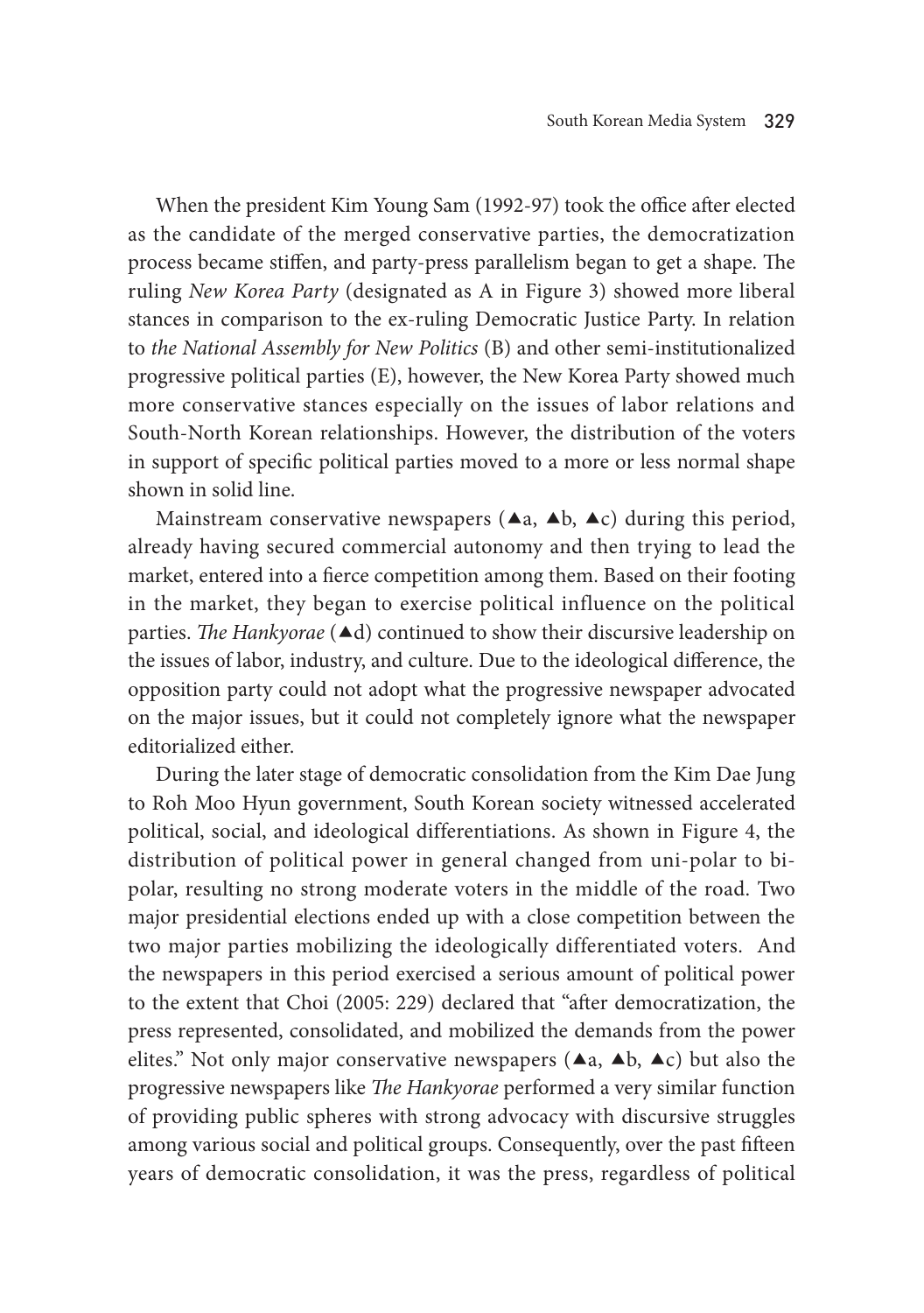

Figure 4. Political Parallelism during the Initial Stage of Democratic Consolidation (1997-2007).

stances, that led ideological battles through the mobilization of political opinions.

Interestingly, during the latter part of the consolidation stage (1997- 2007), public service broadcasters contributed to strengthening political parallelism (from e to  $e^*$ ) shifting its political stances in accordance with the incumbent political power. Internet newspapers, emerging from both side of the spectrum (both f and f<sup>\*</sup>), rapidly expanded their influences. In other words, the news media in Korea, whether they are major newspapers, public service broadcasters and internet newspapers, represented ideological voices in society and contributed to intensifying the ideological confrontations in Korea. This resulted in increased external polarized pluralism with a limited development of internal pluralism, which shows a somewhat similar pattern of political parallelism in the media system model of Mediterranean countries on the outside. However, the kind of external polarized pluralism found in Korea is characteristically different from that of the Mediterranean model of media system in that political parallelism got strengthened during the process of democratization and was led by the news media under the conditions of low professionalism of the news media, weakened political parties, and fractured civil society.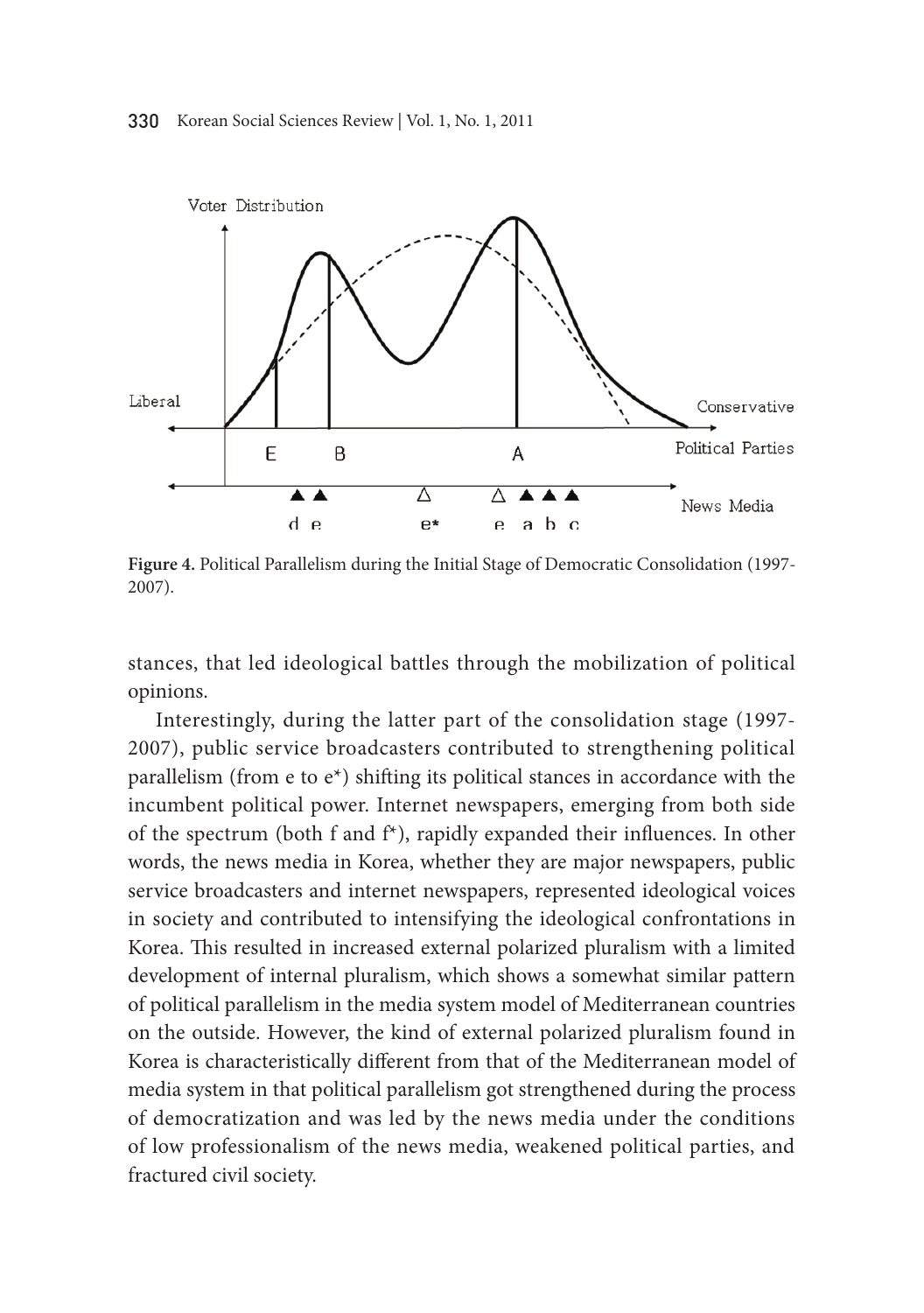# V. Conclusion: Political Parallelism and Its Implications for Democratic Outlook

Based on the discussion about political parallelism in Korea, some of implications for the course of democratization can be drawn as follows. First, the news media, especially the major conservative newspapers, could not provide an integrated public sphere where diverse ideological groups could voice their opinions and show democratic outlooks. In the early stage of democratic consolidation, the newspapers took the role of an ideological fighter in fierce 'winner-takes-all' social and political conflicts (Kang, M. G. 2004; Rhee 2005). And this trend continues: They do not reflect social and political conflicts in society but actively carry out ideological warfare against their ideological opponents. The journalistic norms such as objectivity and diversity are frequently referred but only within the context of protecting their socio-economic status.

In fact, the major newspapers do not even fear to engage in confrontation with the government. Routinely regulated by the government and showing ideological affinity with the conservative administration, the newspapers often took side of the government of the day. But in order to protect their interests, they would resist against the government. The conflicting relationship between the mainstream newspapers and the government was reflected in the controversial tax audit on major conservative newspapers led by the Kim Young Sam administration and the political debate over imposing the fair trading rule on newspaper industry during the Kim Dae Jung administration. This became more apparent in the press reform policy of the Roh Moo Hyun administration and in the recent controversy over the revision of media law by the Lee Myoung Bak government.

By waging an ideological war against their opponents, they seriously restrict the democratic outlook. When covering the controversial issues such as reunification, foreign policy, national security, political reforms, environment, education and real estate, the news media reveal different democratic outlooks. Some are geared toward liberal democracy, others envision more or less participatory and egalitarian democracy. The problem is that there no consensual or integrated perspective emerged out of these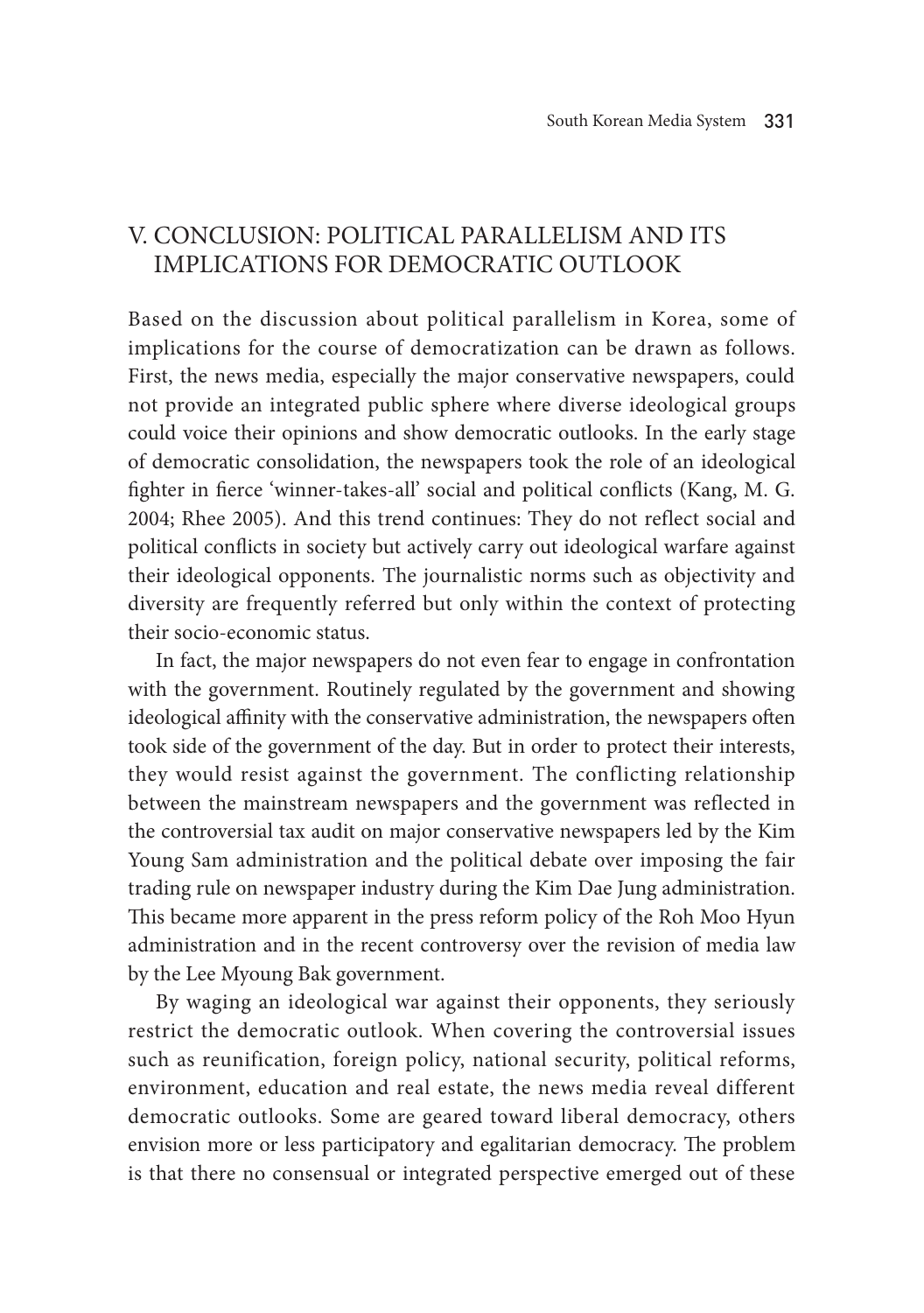competing visions and outlooks of democracy. For example, while the conservative press argues for the promotion of market-oriented liberal democracy, the progressive press puts forward prospects of participatory and egalitarian democracy. Depending on the assumptions behind these competing visions and outlooks, they provide completely different visions and outlooks as to what kind of democracy South Korea is heading for.

The competing democratic outlooks revealed in the news media's coverage are presumed in the way in which the major newspapers functions as public spheres in mediating diverse controversial issues. And the problem is that even though they regard themselves as carrying out a liberalist or a participatory role of the news media within the society in the process of democratization, they in fact provide conflict-generating, advocate public spheres that have few chances of delivering social consensus among the conflicting parties. The dynamic nature of Korean political parallelism suggests the news media in Korea do not simply mediate elite opinion and convey group interests. They are the organizer of elite opinions and group interests. Considering this, it is hard to believe the claim made by conservative news media that they identify themselves as a representative liberalist institution of democracy. Certain they play more roles than this. Likewise, when the progressive media consider themselves as to play the role of civic participatory and deliberative democratic institution, they conveniently ignore the amount of conflicts amplified by their coverage of controversial issues. Thus strangely, democratic outlook of Korean society seems to resemble the kinds of democracies that Korean news media envision. It is utterly conflicting and confusing not only to participants of public spheres but also to the audience in general. However, one thing clear is that much of the course of Korean democratization depends on the ways in which the news mediate public opinions and channel social interests functioning as public spheres.

## **REFERENCES**

#### **Books and Articles in Korean**

Chang, Kyung Sup, 1998, "Compressed Modernity and Complex Risk Society,"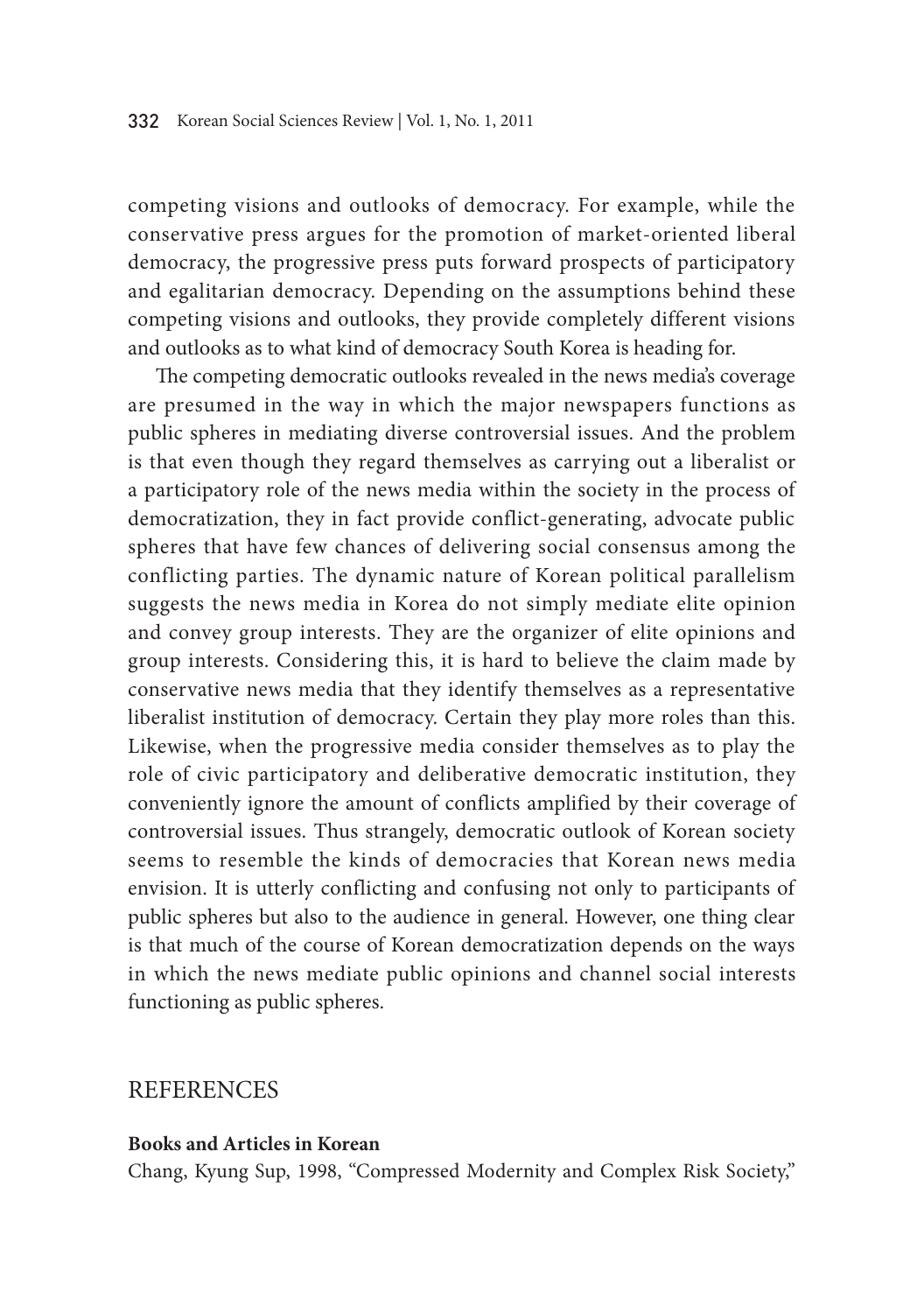*Journal of Comparative Society* 2: 371-414 ("압축적 근대성과 복합 위험사회", 『비교 사회』 2: 371-414).

- Cho, Soon Kyoung, 2000, "Social Shaping of the Academic Knowledge of Women's Studies in Korea: Beyond the Discussion on Intellectual Colonialism", *Economy & Society* 45: 172-197 ("한국 여성학 지식의 사회적 형성: 지적 식민성 논의를 넘어서," 『경제와 사회』 45: 172-197).
- Cho, Hang Je, 2003, *Korean Democracy and Media Empowerment,* Seoul, Korea: Hanul Academy (『한국 민주주의와 미디어의 권력화』).
	- , 2008, *Theory and History of Korean Broadcasting*, Seoul, Korea: Nonhyung (『한국 방송의 이론과 역사』).
- Cho, Hee Yeon, 2006, "Introduction: The Universality in Us: The Window towards a De-colonized Intellectual and Academic Agent," in Shin, Jeong Wan (Ed.), *The Universality in Us: Seeking for a New Way to Academic Decolonization,* Seoul, Korea: Hanul Academy ("서장 – 우리 안의 보편성: 지적, 학문적 주체로 가는 창", 『우리 안의 보편성: 학문 주체화의 새로운 모색』).
- Choe, Sun Yuel, 2009, "50 Years of Korean Political Communication Research", In Korean Society for Journalism & Communication Studies (Eds.), *50- Year history of Korean Society for Journalism & Communication Studies* (pp. 717-782), Seoul, Korea, Korea: Korean Society for Journalism & Communication Studies ("정치커뮤니케이션 연구 50년", 『한국언론학회 50년 사』).
- Choi, Jang Jip, 1993, *Theories of Korean Democracy,* Seoul, Korea: Hangilsa (『한국 민주주의의 이론』).

 , 2005, *Democracy after Democratization*, Seoul, Korea: Humanitas (『민주 화 이후의 민주주의』).

- Han, Sang Jin, 1995, "Korean society 50 years after independence," *Sasang* 25: 140-170 ("광복 50년의 한국 사회", 『사상』 25: 140-170).
- Im, Hyug Baeg, 1999, "Alternative Democracy in the New Millennium: Deliberative Democracy," *Sasang* 42: 159-284 ("밀레니엄시대의 민주주의 대안: 심의 민주주 의", 『사상』 42: 159-284).
- Im, Yung Ho, 2009, "50 Years of Korean Journalism Research," in Korean Society for Journalism & Communication Studies (Ed.), *50-Year history of Korean Society for Journalism & Communication Studies* (pp. 717-782), Seoul, Korea: Korean Society for Journalism & Communication Studies ("저널리 즘연구 50년", 『한국언론학회 50년사』).
- Kang, Myung Koo, 2004, "Media War and the Crisis of Journalism Practices," *Korean Journal of Journalism and Communication Studies* (『한국 언론의 구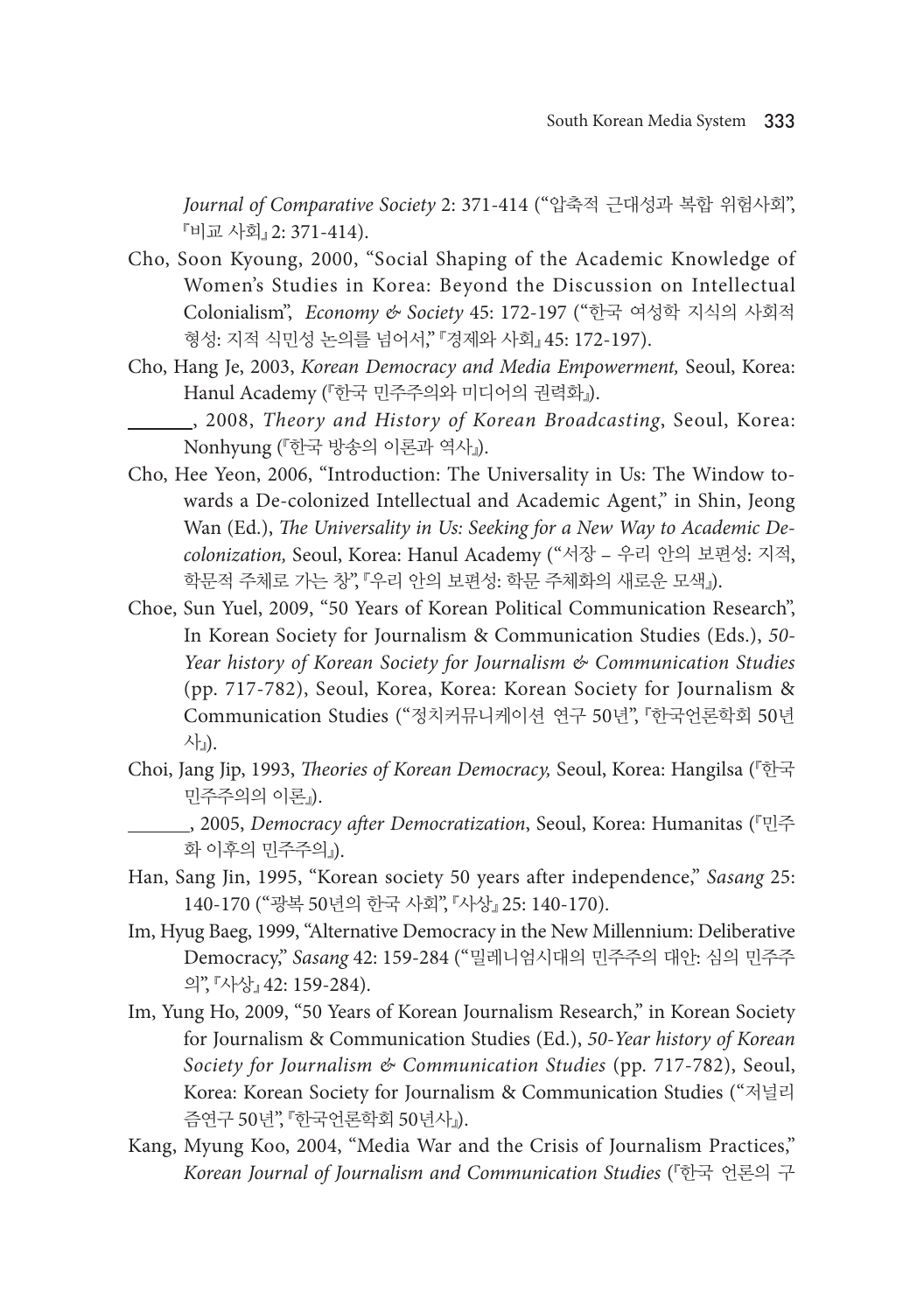조 변동과 언론전쟁』 48(5): 319-348).

- Kang, Miong Sei, 2006, *The Labor and the Political Market in Korea*, Seoul, Korea: Baeksanseodang (『한국의 노동시장과 정치시장』).
- Kim, Kyung Man, 2007, "Can We Develop an Autonomous Korean Social Science?: Suggestions from the Sociological Perspective," *Journal of Social Sciences* 15(2): 48-93 ("독자적 한국 사회과학 어떻게 가능한가?: 몇 가지 전략 들", 『사회과학연구』 15(2): 48-93).
- Kim, Ho Gi, 2000, "Reflection and Prospect of Korean Civic Movement," *Economy & Society* 35: 218-223 ("한국 시민운동의 반성과 전망", 『경제와 사회』).
- Lee, Hyo Seong, 1997, *Mapping the Korean Press Media,* Seoul, Korea: Communication Books (『한국 언론의 좌표』).
- Lee, Jung Hoon and Kim, Kyun, 2006, "The Historical Formation of Professional Identity among Korean Journalists," *Korean Journal of Journalism and Communication Studies* 50(6): 59-88 ("한국 언론인의 직업정체성", 『한국언론 학보』 50(6): 59-88).
- Lee, Sang Gil, 2004, "Some Aporias in Cultural Studies," *Korean Journal of Journalism and Communication Studies* 48(2): 79-110 ("문화 연구의 아포리 아", 『한국언론학보』 48(2): 79-110).
- Lim, Hyun Chin, 2009, *Social Movement and Progressive Political Parties in South Korea* Seoul, Korea: Seoul National University Press (『한국의 사회 운동과 진 보 정당』).
- Lim, Hyun Chin and Chung, Il Joon, 1999, "Korean Experiences of Social Development and Reflexive Modernization: Korean way of Modernization and its Modernity," *Economy & Society* 41: 123-151 ("한국의 발전 경험과 성 찰적 근대화: 근대화의 방식과 근대성의 성격", 『경제와 사회』 41: 123-151).
- Nam, Jae Il, 2005, *Presidential News Coverage and the Blue House Reporters,*  Seoul, Korea: Korea Press Foundation (『대통령 보도와 청와대 출입기자』).
- , 2006, "Change of the Government-press Relationship After Democratization in 1987: A Case of the Blue House Reporters," *Korean Journal of Journalism and Communication* ("1987년 민주화 이후 취재 관행 에 나타난 정권-언론 관계 변화: 청와대 출입기자의 경우", 『한국언론학보』 50(4): 95-124).
- , 2008, "The Cultural Particularity of Objectivism in Korea: The Structural Feature of Routine Reporting Activities of Police Reporters," *Journal of Communication Science* 8(3): 233-270 ("한국 객관주의 관행의 문화적 특수성: 경찰 기자 취재 관행의 구조적 성격", 『언론과학연구』 8(3): 233-270).
- Park, Sung Gwan and Chang, Kyung Sup, 2000, "Political transition and changes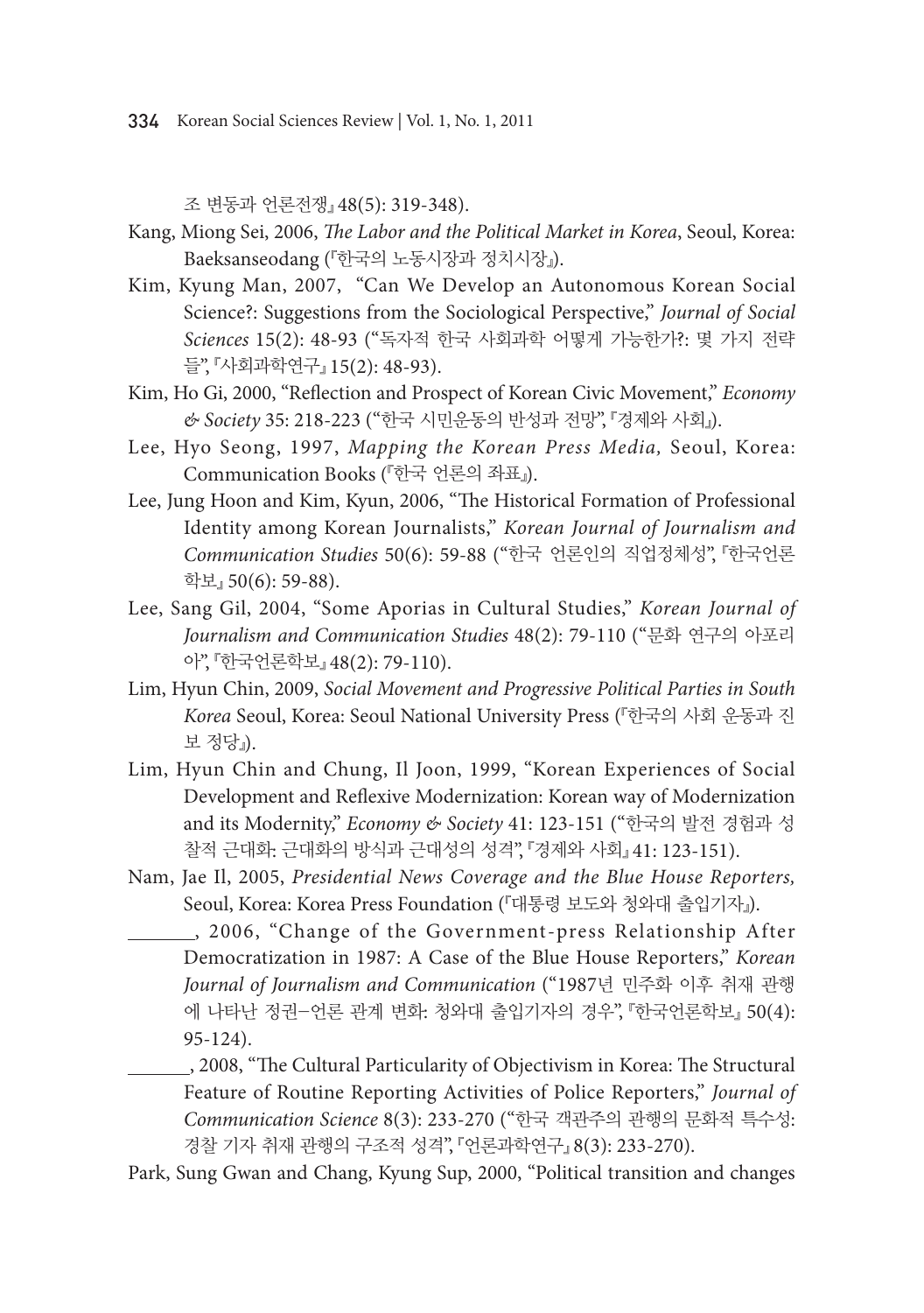in the state-media relationship in Korea", *Korean Journal of Broadcasting*  8(3): 233-270 ("한국의 정치변동과 언론 권력: 국가 – 언론관계 모형변화", 『한국 방송학보』 8(3): 233-270).

- , 2001, "The Relationship between Dual Legal Order and Media Power in South Korea", *Journal of Korean Sociology* 35(2): 91-114 ("한국 사회의 이중 적 법질서와 언론 권력의관계", 『한국사회학』 35(2): 91-114).
- Rhee, June Woong, 2005, "The Advent of 'Critical Discursive Publics' in Korea and their Demands for Fairness", *Studies of Broadcasting Culture* 17(2): 139-172 ("비판적 담론 공중의 등장과 언론에 대한 공정성 요구: 공정한 담론 규범 형성을 위하여", 『방송문화연구』 17(2): 139-172).
- Rhee, June Woong and Choi, Young Jae, 2005, "Causes of the Crisis in Korean Newspapers: Functional Displacement in Media Use, Provision of lower Value, and Trust Crisis," *Korean Journal of Journalism and Communication Studies* 49(5): 5-35 ("한국 신문 위기의 원인: 뉴스 매체의 기능적 대체, 저가치 제 공, 공정성 위기", 『한국언론학보』 49(5): 5-35).
- Sohn, Ho Chul, 1997, *Contemporary Korean politics: Theory and history*, Seoul, Korea: Sapyoung (『현대 한국 정치: 이론과 역사』).
- Yang, Seung Mock, 1995, "Democratization and the Characteristic Change of the Press in Korea," in Yu, Jae Cheon, et al., *Social change and the media in Korean society* (pp. 93-146), Seoul, Korea: Sowha ("한국의 민주화와 언론의 성격 변화", 『한국 사회 변동과 언론』).
	- , 2001, "Discursive Struggles in the Media Reform and Tax Investigation," In Korean Society for Journalism & Communication (ed.): *Issues and theoretical overviews of media reform* ("언론 개혁의 쟁점과 이론적 조망", 『한국언 론학회세미나자료집: 세무조사와 언론개혁의 담론투쟁』).
	- , 2009, "50 years of Communication Research: Reflection and Prospect," In Korean Society for Journalism & Communication Studies (Ed.), *50-Year History of Korean Society for Journalism & Communication Studies* (pp. 1019-1062), Seoul, Korea: Korean Society for Journalism & Communication Studies ("언론학 연구 50년: 성찰과 전망", 『한국언론학회 50년 사』).
- Yoo, Sun Young, 1995, "100 years of Formalization Process of Objectivism," *Communication and Society* 10: 86-128 ("객관주의 100년의 형식화 과정", 『언 론과 사회』 10: 86-128).
- Yoon, Young Chul, 2001, *Korean Democracy and the Press,* Seoul, Korea: The Yumin Cultural Foundation (『한국 민주주의와 언론』).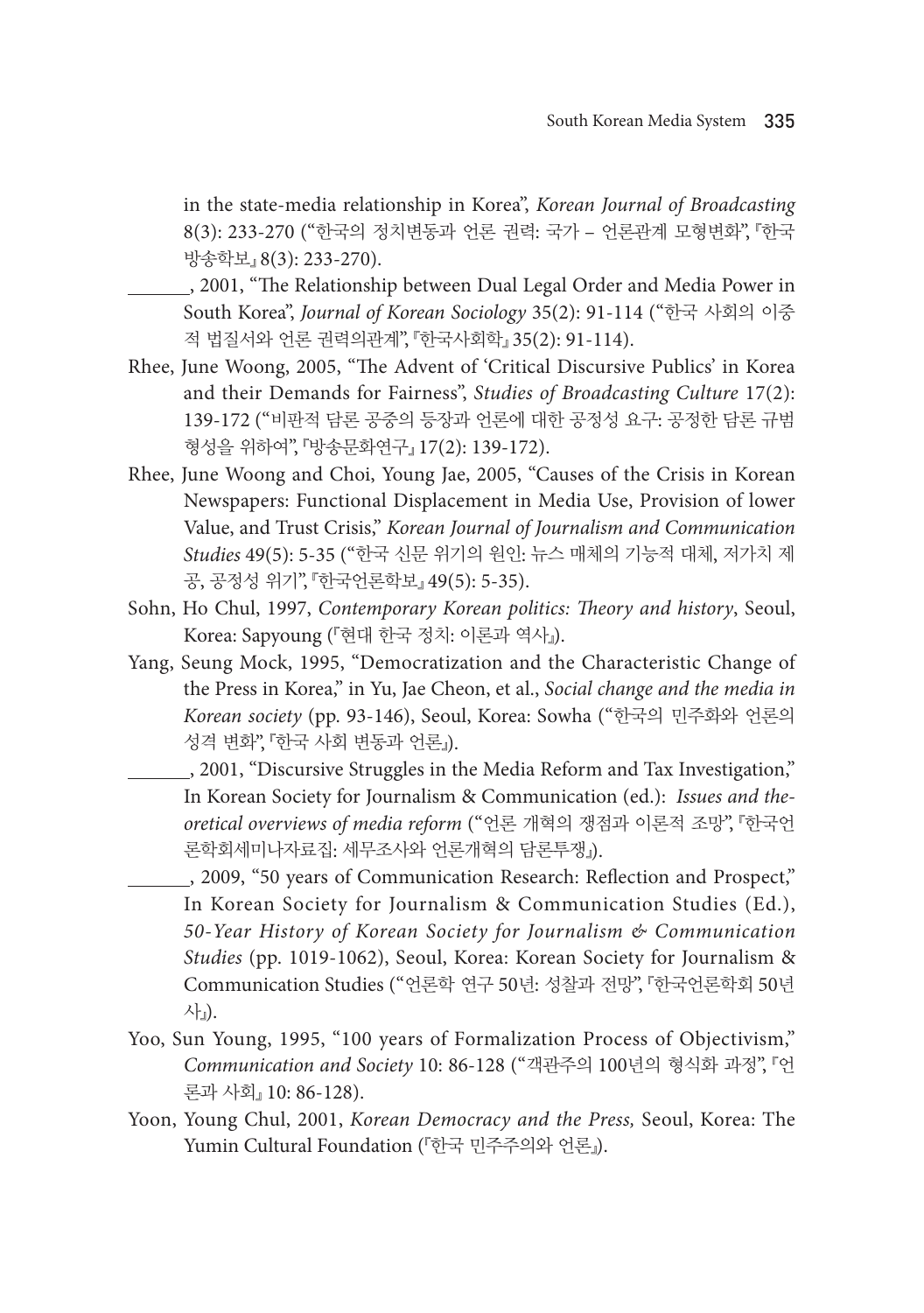#### **Books and Articles in English**

Altheide, D. L. and Snow, R. P., 1979, *Media logic*, Beverly Hills, CA: Sage.

- Bennett, W. L. and Entman, R. M., 2001, *Mediated politics: Communication in the future of democracy,* Cambridge, MA: Cambridge University Press.
- Bunce, V., 2000, "Comparative Democratization," *Comparative Political Studies* 33(6): 703-734.
- Ferree, M., Gamson, W., Gerhards, J., and Rucht, D., 2002, "Four models of the public sphere in modern democracies," *Theory & Society* 31: 289-324.
- Geddes, B., 1999, "What do We Know about Democratization After Twenty Years?" *Annual Review of Political Science* 2: 115-144.
- Gurevitch, M. and Blumler, J., 2004, "State of the Art in Comparative Political Communication Research: Poised for Maturity?" In F. Esser and B. Pfetch (Eds.), *Comparing Political Communication: Theories, Cases and Challenges* (pp. 344-366), New York, NY: Cambridge University Press.
- Hallin, D. and Mancini, P., 2004, *Comparing Media Systems: Three Models of Media and Politics*, Cambridge, MA: Cambridge University Press.
- Jakubowicz, K. and Sükösd, M., 2009, "Twelve concepts regarding media system evolution and democratization in post-communist societies," in K. Jakubowicz and M. Sükösd (Eds.), *Finding the Right Place on the Map: Central and Eastern European Media Change in a Global Perspective* (pp. 9-40), Bristol, England and Chicago, IL: Intellect.
- Jakubowicz, K., 2007, *Rude Awakening: Social and Media Change in Central and Eastern Europe,* Cresskill, NJ: Hampton Press.
	- 5. 2009, "Finding the Right Place on the Map: Prospects for Public Service Broadcasting in Post-Communist Countries," in K. Jakubowicz and M. Sükösd (Eds.), *Finding the Right Place on the Map: Central and Eastern European Media Change in a Global Perspective* (pp. 87-100), Bristol, England and Chicago, IL: Intellect.
- Kazenstein, P. J., 1985, *Small States in World Markets: Industrial Policy in Europe*, Ithaca, NY: Cornwell University Press.
- Mazzoleni, G., 1995, "Towards a Videocracy?: Italian Political Communication at a Turning Point," *European Journal of Communication* 10(3): 291-319.
- Mazzoleni, G. and Schulz, W., 1999, "'Mediatization' of Politics: A Challenge for Democracy?" *Political Communication* 16(3): 247-261.
- Nimmo, D. and Combs, J. E., 1990, *Mediated Political Realities* (2nd ed.), New York, NY: Longman.
- Schattschneider, E. E., 1960, *The Semi-Sovereign People*, New York, NY: Holt,